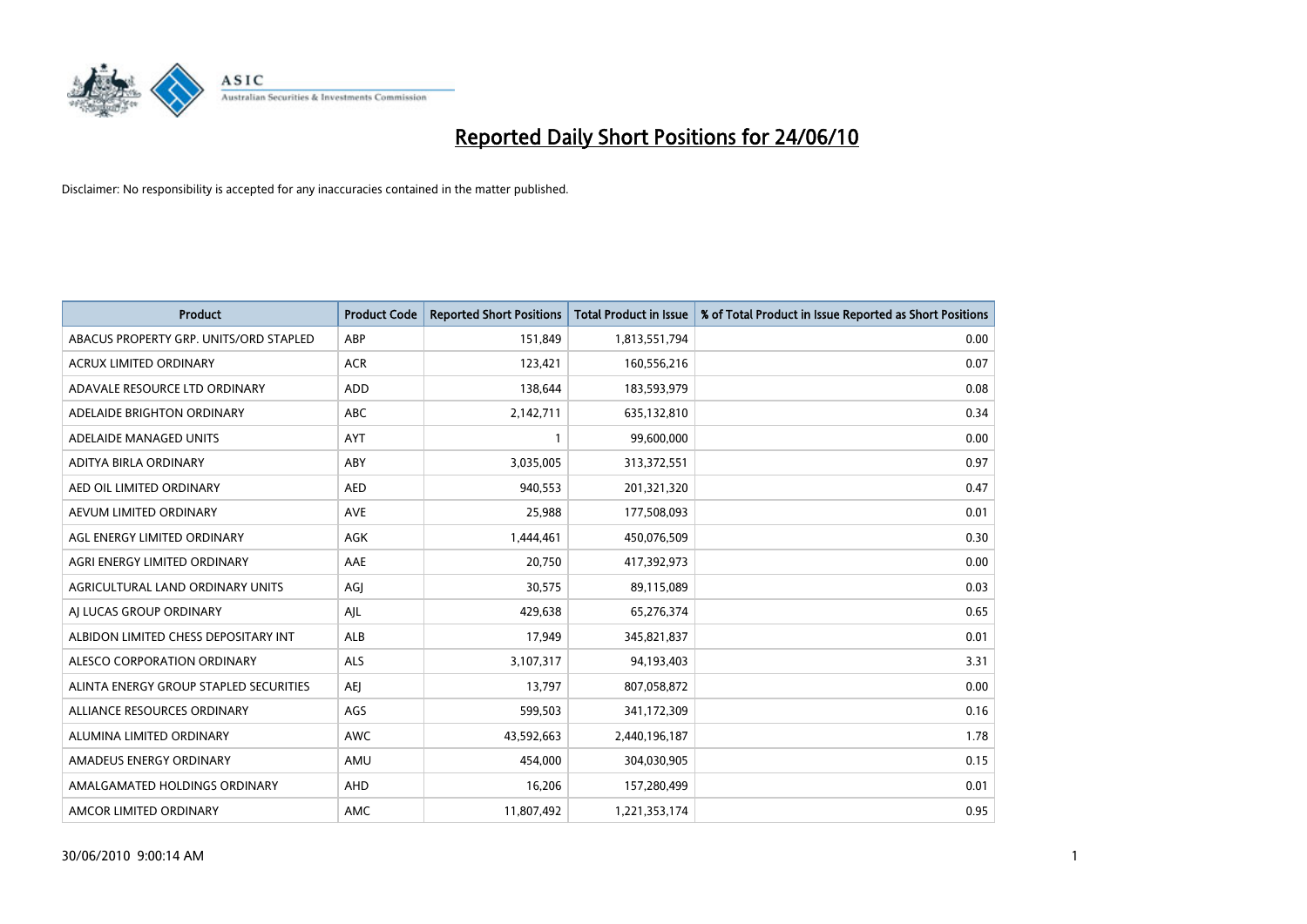

| <b>Product</b>                          | <b>Product Code</b> | <b>Reported Short Positions</b> | Total Product in Issue | % of Total Product in Issue Reported as Short Positions |
|-----------------------------------------|---------------------|---------------------------------|------------------------|---------------------------------------------------------|
| AMP LIMITED ORDINARY                    | AMP                 | 26,624,987                      | 2,071,925,423          | 1.27                                                    |
| ANDEAN RESOURCES LTD ORDINARY           | <b>AND</b>          | 38,669                          | 471,079,534            | 0.00                                                    |
| ANSELL LIMITED ORDINARY                 | <b>ANN</b>          | 2,822,964                       | 131,577,652            | 2.14                                                    |
| ANZ BANKING GRP LTD ORDINARY            | ANZ                 | 9,714,065                       | 2,533,722,912          | 0.36                                                    |
| APA GROUP STAPLED SECURITIES            | <b>APA</b>          | 4,477,418                       | 542,318,629            | 0.82                                                    |
| APEX MINERALS NL ORDINARY               | <b>AXM</b>          | 885,146                         | 3,317,819,909          | 0.03                                                    |
| APN EUROPEAN RETAIL UNITS STAPLED SEC.  | <b>AEZ</b>          | 11,832                          | 544,910,660            | 0.00                                                    |
| APN NEWS & MEDIA ORDINARY               | <b>APN</b>          | 12,283,350                      | 598,823,853            | 2.05                                                    |
| APOLLO GAS LIMITED ORDINARY             | <b>AZO</b>          | 71,180                          | 83,488,660             | 0.09                                                    |
| AQUARIUS PLATINUM. ORDINARY             | <b>AOP</b>          | 3,623,413                       | 463,070,936            | 0.77                                                    |
| AQUILA RESOURCES ORDINARY               | <b>AQA</b>          | 1,510,849                       | 322,273,136            | 0.47                                                    |
| ARAFURA RESOURCE LTD ORDINARY           | ARU                 | 11,939                          | 290,640,342            | 0.00                                                    |
| ARDENT LEISURE GROUP STAPLED SECURITIES | AAD                 | 49,072                          | 309,109,468            | 0.02                                                    |
| ARISTOCRAT LEISURE ORDINARY             | <b>ALL</b>          | 18,967,129                      | 533,379,348            | 3.55                                                    |
| <b>ARROW ENERGY ORDINARY</b>            | <b>AOE</b>          | 1,109,063                       | 732,570,533            | 0.15                                                    |
| ASCIANO GROUP STAPLED SECURITIES        | <b>AIO</b>          | 25,662,443                      | 2,926,103,883          | 0.84                                                    |
| ASG GROUP LIMITED ORDINARY              | ASZ                 | 37,398                          | 151,756,046            | 0.02                                                    |
| ASPEN GROUP ORD/UNITS STAPLED           | <b>APZ</b>          | 303,911                         | 579,980,076            | 0.05                                                    |
| ASTRO JAP PROP GROUP STAPLED SECURITIES | AJA                 | 1,954,030                       | 508,212,161            | 0.38                                                    |
| ASX LIMITED ORDINARY                    | <b>ASX</b>          | 2,599,916                       | 173,573,245            | 1.49                                                    |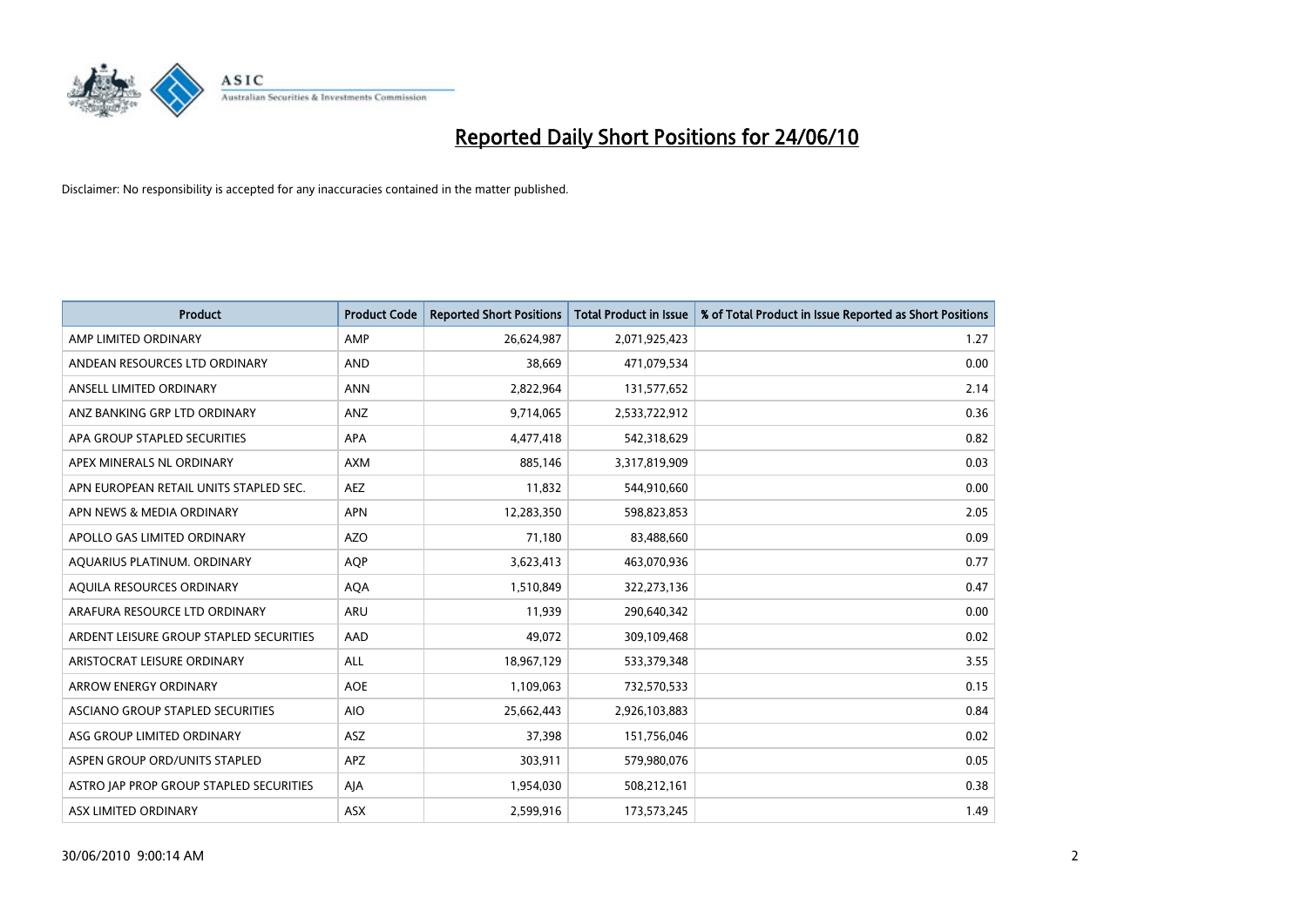

| <b>Product</b>                       | <b>Product Code</b> | <b>Reported Short Positions</b> | Total Product in Issue | % of Total Product in Issue Reported as Short Positions |
|--------------------------------------|---------------------|---------------------------------|------------------------|---------------------------------------------------------|
| ATLAS IRON LIMITED ORDINARY          | <b>AGO</b>          | 14,412,387                      | 473,648,816            | 3.02                                                    |
| AUCKLAND INTERNATION ORDINARY        | AIA                 | 54                              | 1,310,392,831          | 0.00                                                    |
| <b>AURORA OIL &amp; GAS ORDINARY</b> | <b>AUT</b>          | 200,000                         | 220,583,676            | 0.09                                                    |
| AUROX RESOURCES ORDINARY             | <b>AXO</b>          | 3                               | 196,044,413            | 0.00                                                    |
| AUSDRILL LIMITED ORDINARY            | <b>ASL</b>          | 160,774                         | 254,290,140            | 0.06                                                    |
| AUSENCO LIMITED ORDINARY             | AAX                 | 2,984,523                       | 122,427,576            | 2.44                                                    |
| AUSTAL LIMITED ORDINARY              | ASB                 | 166,480                         | 188,069,638            | 0.08                                                    |
| AUSTAR UNITED ORDINARY               | <b>AUN</b>          | 12,140,937                      | 1,260,030,198          | 0.95                                                    |
| AUSTBROKERS HOLDINGS ORDINARY        | <b>AUB</b>          | 12,351                          | 52,653,687             | 0.03                                                    |
| AUSTIN ENGINEERING ORDINARY          | ANG                 | 18,224                          | 69,314,403             | 0.03                                                    |
| AUSTRALAND PROPERTY STAPLED SECURITY | <b>ALZ</b>          | 192,965                         | 576,837,197            | 0.03                                                    |
| AUSTRALIAN AGRICULT, ORDINARY        | AAC                 | 5,104,418                       | 264,264,459            | 1.94                                                    |
| AUSTRALIAN EDUCATION UNITS           | <b>AEU</b>          | 625,000                         | 134,973,383            | 0.46                                                    |
| AUSTRALIAN INFRASTR. UNITS/ORDINARY  | <b>AIX</b>          | 640,346                         | 620,733,944            | 0.09                                                    |
| AUSTRALIAN MINES LTD ORDINARY        | <b>AUZ</b>          | 1,400,000                       | 6,981,662,168          | 0.02                                                    |
| AUSTRALIAN PHARM. ORDINARY           | API                 | 418,050                         | 488,115,883            | 0.08                                                    |
| AUTOMOTIVE HOLDINGS ORDINARY         | AHE                 | 77,211                          | 225,731,300            | 0.03                                                    |
| AVEXA LIMITED ORDINARY               | <b>AVX</b>          | 243,657                         | 847,688,779            | 0.03                                                    |
| AVOCA RESOURCES ORDINARY             | <b>AVO</b>          | 10,031,938                      | 290,077,135            | 3.44                                                    |
| AWB LIMITED ORDINARY                 | AWB                 | 7,911,123                       | 817,304,356            | 0.96                                                    |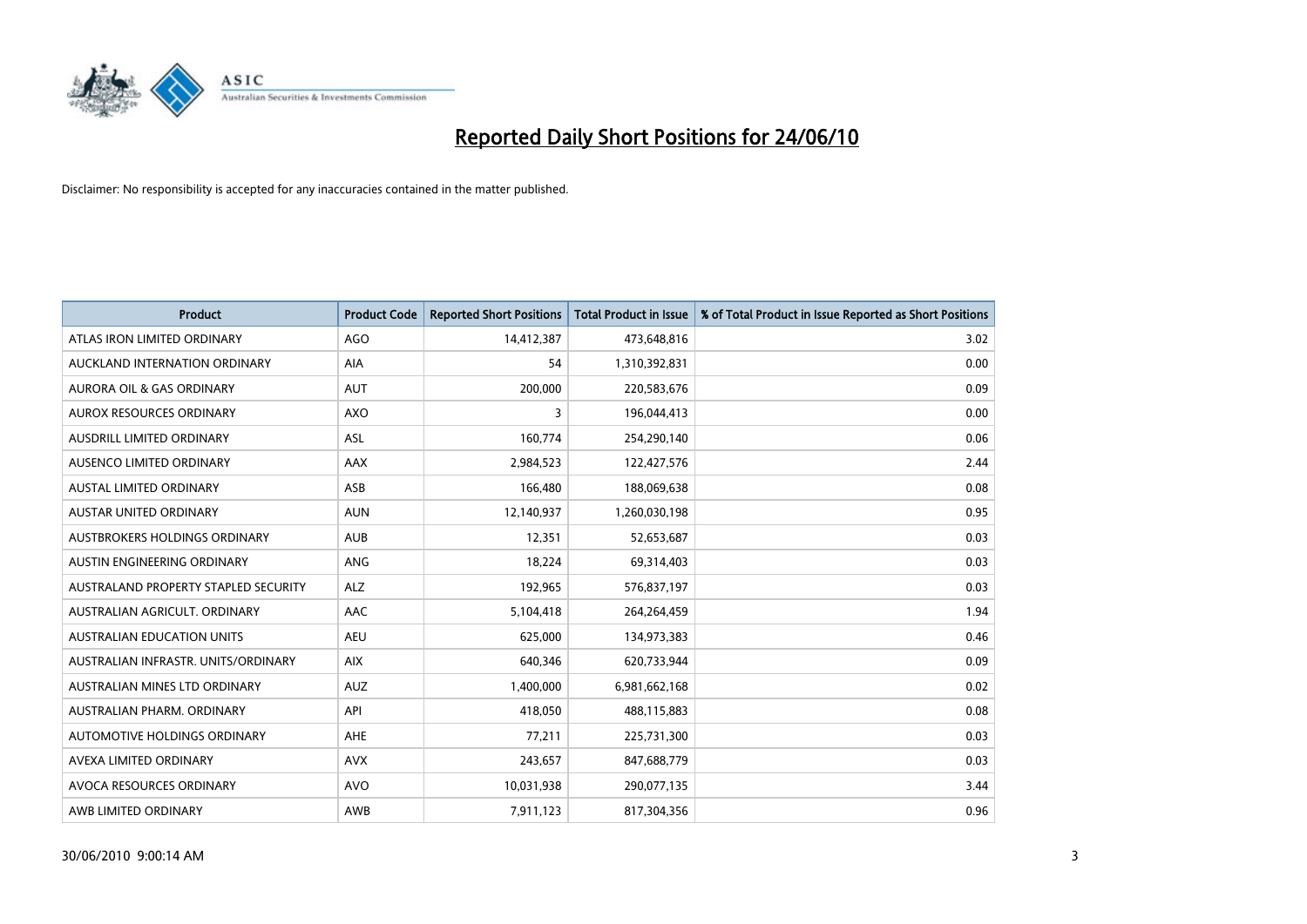

| <b>Product</b>                       | <b>Product Code</b> | <b>Reported Short Positions</b> | <b>Total Product in Issue</b> | % of Total Product in Issue Reported as Short Positions |
|--------------------------------------|---------------------|---------------------------------|-------------------------------|---------------------------------------------------------|
| AWE LIMITED ORDINARY                 | <b>AWE</b>          | 311,952                         | 521,871,941                   | 0.06                                                    |
| AXA ASIA PACIFIC ORDINARY            | <b>AXA</b>          | 445,563                         | 2,067,095,545                 | 0.01                                                    |
| BANK OF QUEENSLAND. ORDINARY         | <b>BOO</b>          | 526,387                         | 215,681,127                   | 0.24                                                    |
| <b>BANNERMAN RESOURCES ORDINARY</b>  | <b>BMN</b>          | 308,074                         | 201,710,934                   | 0.15                                                    |
| <b>BASS STRAIT OIL CO ORDINARY</b>   | <b>BAS</b>          | 1,482                           | 291,030,250                   | 0.00                                                    |
| <b>BATAVIA MINING ORDINARY</b>       | <b>BTV</b>          | 2,500                           | 133,031,645                   | 0.00                                                    |
| <b>BAUXITE RESOURCE LTD ORDINARY</b> | <b>BAU</b>          | 44,797                          | 234,379,896                   | 0.02                                                    |
| <b>BC IRON LIMITED ORDINARY</b>      | <b>BCI</b>          | 1,700                           | 83,911,000                    | 0.00                                                    |
| BEACH ENERGY LIMITED ORDINARY        | <b>BPT</b>          | 1,154,358                       | 1,092,161,437                 | 0.12                                                    |
| BENDIGO AND ADELAIDE ORDINARY        | <b>BEN</b>          | 2,057,988                       | 354,445,200                   | 0.59                                                    |
| BENDIGO MINING LTD ORDINARY          | <b>BDG</b>          | 111,751                         | 507,878,735                   | 0.02                                                    |
| BERKELEY RESOURCES ORDINARY          | <b>BKY</b>          | 6,567                           | 136,090,319                   | 0.00                                                    |
| <b>BHP BILLITON LIMITED ORDINARY</b> | <b>BHP</b>          | 30,931,359                      | 3,356,081,497                 | 0.90                                                    |
| <b>BILLABONG ORDINARY</b>            | <b>BBG</b>          | 5,274,149                       | 253,122,552                   | 2.11                                                    |
| <b>BIOTA HOLDINGS ORDINARY</b>       | <b>BTA</b>          | 1,650,781                       | 179,209,987                   | 0.93                                                    |
| <b>BISALLOY STEEL ORDINARY</b>       | <b>BIS</b>          | 84.480                          | 216,455,965                   | 0.04                                                    |
| BKI INVESTMENT LTD ORDINARY          | <b>BKI</b>          | 508                             | 418,566,158                   | 0.00                                                    |
| <b>BLACKTHORN RESOURCES ORDINARY</b> | <b>BTR</b>          | 35,848                          | 106,885,300                   | 0.03                                                    |
| <b>BLUESCOPE STEEL LTD ORDINARY</b>  | <b>BSL</b>          | 8,467,160                       | 1,823,322,017                 | 0.45                                                    |
| <b>BOART LONGYEAR ORDINARY</b>       | <b>BLY</b>          | 3,634,101                       | 461,163,412                   | 0.78                                                    |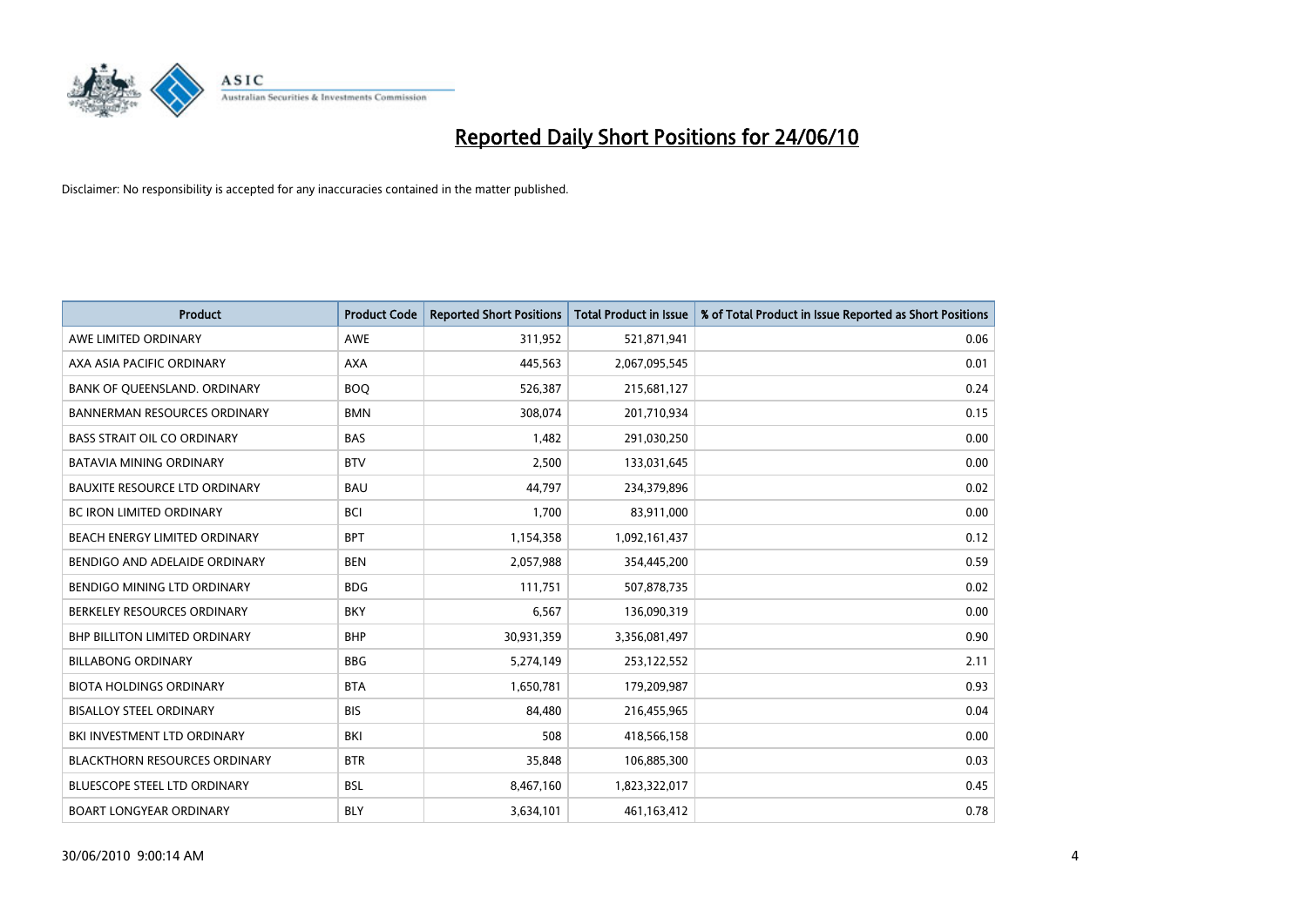

| <b>Product</b>                           | <b>Product Code</b> | <b>Reported Short Positions</b> | <b>Total Product in Issue</b> | % of Total Product in Issue Reported as Short Positions |
|------------------------------------------|---------------------|---------------------------------|-------------------------------|---------------------------------------------------------|
| <b>BOOM LOGISTICS ORDINARY</b>           | <b>BOL</b>          | 847,719                         | 460,795,156                   | 0.18                                                    |
| BORAL LIMITED. ORDINARY                  | <b>BLD</b>          | 25,013,888                      | 598,952,998                   | 4.16                                                    |
| BOTSWANA METALS LTD ORDINARY             | <b>BML</b>          | 7.000                           | 106,087,760                   | 0.01                                                    |
| <b>BOW ENERGY LIMITED ORDINARY</b>       | <b>BOW</b>          | 3,777,193                       | 280,607,187                   | 1.34                                                    |
| <b>BRADKEN LIMITED ORDINARY</b>          | <b>BKN</b>          | 812,345                         | 137,611,361                   | 0.59                                                    |
| <b>BRAMBLES LIMITED ORDINARY</b>         | <b>BXB</b>          | 6,666,319                       | 1,422,157,914                 | 0.47                                                    |
| <b>BRAVURA SOLUTIONS ORDINARY</b>        | <b>BVA</b>          | 1,252,779                       | 648,127,461                   | 0.19                                                    |
| BREVILLE GROUP LTD ORDINARY              | <b>BRG</b>          | 2,740                           | 129,515,322                   | 0.00                                                    |
| <b>BRICKWORKS LIMITED ORDINARY</b>       | <b>BKW</b>          | 9.300                           | 147,235,904                   | 0.01                                                    |
| <b>BROCKMAN RESOURCES ORDINARY</b>       | <b>BRM</b>          | 200,624                         | 139,738,151                   | 0.13                                                    |
| BT INVESTMENT MNGMNT ORDINARY            | <b>BTT</b>          | 651,751                         | 160,000,000                   | 0.41                                                    |
| <b>BUNNINGS WAREHOUSE ORDINARY UNITS</b> | <b>BWP</b>          | 482,629                         | 420,711,773                   | 0.11                                                    |
| <b>BURU ENERGY ORDINARY</b>              | <b>BRU</b>          | 171,612                         | 182,769,813                   | 0.09                                                    |
| CABCHARGE AUSTRALIA ORDINARY             | CAB                 | 1,664,245                       | 120,437,014                   | 1.37                                                    |
| <b>CALTEX AUSTRALIA ORDINARY</b>         | <b>CTX</b>          | 5,110,143                       | 270,000,000                   | 1.89                                                    |
| CAMPBELL BROTHERS ORDINARY               | <b>CPB</b>          | 266,664                         | 62,959,971                    | 0.44                                                    |
| CAPE LAMBERT RES LTD ORDINARY            | <b>CFE</b>          | 366,265                         | 593,166,467                   | 0.06                                                    |
| <b>CARBON ENERGY ORDINARY</b>            | <b>CNX</b>          | 868,212                         | 609,497,650                   | 0.13                                                    |
| <b>CARDNO LIMITED ORDINARY</b>           | CDD                 | 38,392                          | 90,510,461                    | 0.04                                                    |
| CARNARVON PETROLEUM ORDINARY             | <b>CVN</b>          | 649,438                         | 686,759,634                   | 0.09                                                    |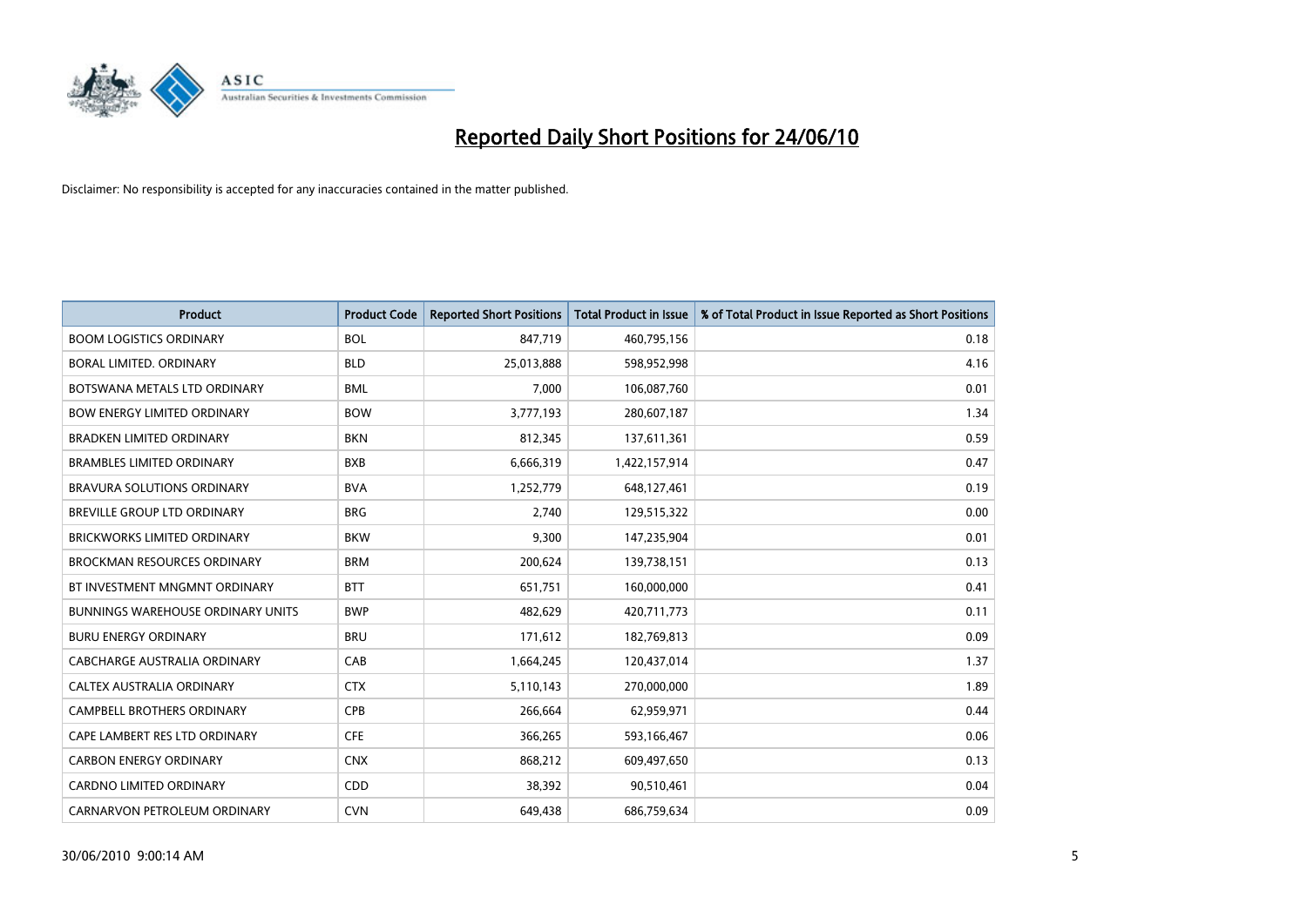

| <b>Product</b>                                | <b>Product Code</b> | <b>Reported Short Positions</b> | Total Product in Issue | % of Total Product in Issue Reported as Short Positions |
|-----------------------------------------------|---------------------|---------------------------------|------------------------|---------------------------------------------------------|
| <b>CARPATHIAN RESOURCES ORDINARY</b>          | <b>CPN</b>          | 75.000                          | 265,533,501            | 0.03                                                    |
| CARPENTARIA EXP. LTD ORDINARY                 | CAP                 | 9,777                           | 71,541,301             | 0.01                                                    |
| CARSALES.COM LTD ORDINARY                     | <b>CRZ</b>          | 1,003,566                       | 232,490,800            | 0.42                                                    |
| CASH CONVERTERS ORD/DIV ACCESS                | CCV                 | 78,649                          | 379,761,025            | 0.02                                                    |
| <b>CASPIAN OIL &amp; GAS ORDINARY</b>         | CIG                 | 50,000                          | 1,331,500,513          | 0.00                                                    |
| CATALPA RESOURCES ORDINARY                    | CAH                 | 29,029                          | 161,375,074            | 0.01                                                    |
| <b>CEC GROUP LIMITED ORDINARY</b>             | <b>CEG</b>          | 1,750                           | 79,662,662             | 0.00                                                    |
| <b>CELLNET GROUP ORDINARY</b>                 | <b>CLT</b>          | 1,342                           | 73,689,793             | 0.00                                                    |
| <b>CENTENNIAL COAL ORDINARY</b>               | <b>CEY</b>          | 10,445,010                      | 394,921,737            | 2.66                                                    |
| CENTRAL PETROLEUM ORDINARY                    | <b>CTP</b>          | 11,455                          | 907,289,333            | 0.00                                                    |
| CENTRO PROPERTIES UNITS/ORD STAPLED           | <b>CNP</b>          | 382,572                         | 972,414,514            | 0.04                                                    |
| <b>CENTRO RETAIL GROUP STAPLED SECURITIES</b> | <b>CER</b>          | 1,663,437                       | 2,286,399,424          | 0.07                                                    |
| CERAMIC FUEL CELLS ORDINARY                   | <b>CFU</b>          | 132,140                         | 1,029,873,280          | 0.02                                                    |
| <b>CFS RETAIL PROPERTY UNITS</b>              | <b>CFX</b>          | 64,890,466                      | 2,510,727,671          | 2.60                                                    |
| <b>CGA MINING LIMITED ORDINARY</b>            | <b>CGX</b>          | 126,900                         | 331,294,976            | 0.04                                                    |
| <b>CHALLENGER DIV.PRO. STAPLED UNITS</b>      | <b>CDI</b>          | 956,854                         | 913,426,007            | 0.10                                                    |
| CHALLENGER F.S.G.LTD ORDINARY                 | CGF                 | 11,121,928                      | 505,985,052            | 2.19                                                    |
| CHALLENGER INFRAST. STAPLED UNITS             | <b>CIF</b>          | 218,317                         | 318,966,280            | 0.07                                                    |
| <b>CHANDLER MACLEOD LTD ORDINARY</b>          | <b>CMG</b>          | 11,970                          | 421,812,960            | 0.00                                                    |
| CHARTER HALL GROUP STAPLED US PROHIBIT.       | <b>CHC</b>          | 381,860                         | 1,212,723,832          | 0.02                                                    |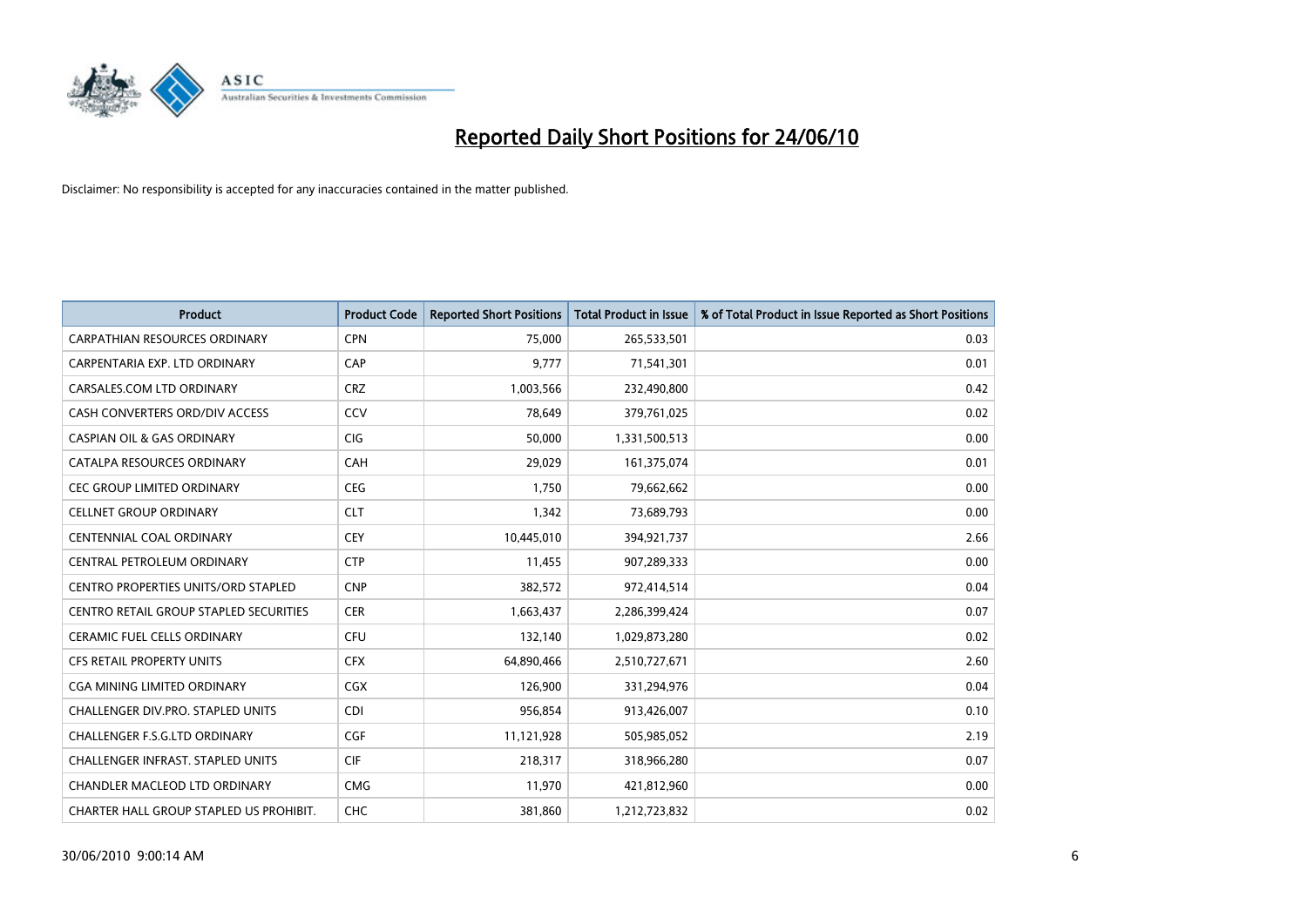

| <b>Product</b>                          | <b>Product Code</b> | <b>Reported Short Positions</b> | <b>Total Product in Issue</b> | % of Total Product in Issue Reported as Short Positions |
|-----------------------------------------|---------------------|---------------------------------|-------------------------------|---------------------------------------------------------|
| <b>CHARTER HALL OFFICE UNIT</b>         | CQO                 | 206,855                         | 4,872,354,215                 | 0.00                                                    |
| <b>CHARTER HALL RETAIL UNITS</b>        | <b>COR</b>          | 1,987,686                       | 1,505,216,260                 | 0.13                                                    |
| CHEMGENEX PHARMACEUT ORDINARY           | <b>CXS</b>          | 2,225                           | 283,348,870                   | 0.00                                                    |
| CITADEL RESOURCE GRP ORDINARY           | CGG                 | 2,366,917                       | 1,463,244,574                 | 0.16                                                    |
| CITIGOLD CORP LTD ORDINARY              | <b>CTO</b>          | 2,098,686                       | 908,565,634                   | 0.23                                                    |
| CLINUVEL PHARMACEUT, ORDINARY           | <b>CUV</b>          | 41,277                          | 303,188,665                   | 0.01                                                    |
| <b>CLOUGH LIMITED ORDINARY</b>          | <b>CLO</b>          | 1,122,809                       | 768,456,269                   | 0.14                                                    |
| <b>COAL &amp; ALLIED ORDINARY</b>       | <b>CNA</b>          | 4,382                           | 86,584,735                    | 0.00                                                    |
| COAL OF AFRICA LTD ORDINARY             | <b>CZA</b>          | 1,183,031                       | 530,514,663                   | 0.22                                                    |
| <b>COALSPUR MINES LTD ORDINARY</b>      | <b>CPL</b>          | 85,636                          | 361,733,962                   | 0.02                                                    |
| COCA-COLA AMATIL ORDINARY               | <b>CCL</b>          | 3,453,805                       | 754,436,569                   | 0.44                                                    |
| <b>COCHLEAR LIMITED ORDINARY</b>        | <b>COH</b>          | 1,993,934                       | 56,543,401                    | 3.50                                                    |
| <b>COEUR D'ALENE MINES. CDI 1:1</b>     | <b>CXC</b>          | 3,210                           | 4,434,254                     | 0.07                                                    |
| COFFEY INTERNATIONAL ORDINARY           | COF                 | 38,355                          | 129,035,760                   | 0.03                                                    |
| COMMONWEALTH BANK, ORDINARY             | CBA                 | 13,085,633                      | 1,548,737,374                 | 0.80                                                    |
| <b>COMMONWEALTH PROP ORDINARY UNITS</b> | <b>CPA</b>          | 24,293,405                      | 2,012,803,230                 | 1.21                                                    |
| <b>COMPASS RESOURCES ORDINARY</b>       | <b>CMR</b>          | 101,480                         | 147,402,920                   | 0.07                                                    |
| COMPUTERSHARE LTD ORDINARY              | CPU                 | 3,591,560                       | 555,664,059                   | 0.64                                                    |
| <b>CONNECTEAST GROUP STAPLED</b>        | <b>CEU</b>          | 20,565,662                      | 3,940,145,951                 | 0.53                                                    |
| CONQUEST MINING ORDINARY                | COT                 | 606,892                         | 353,151,103                   | 0.17                                                    |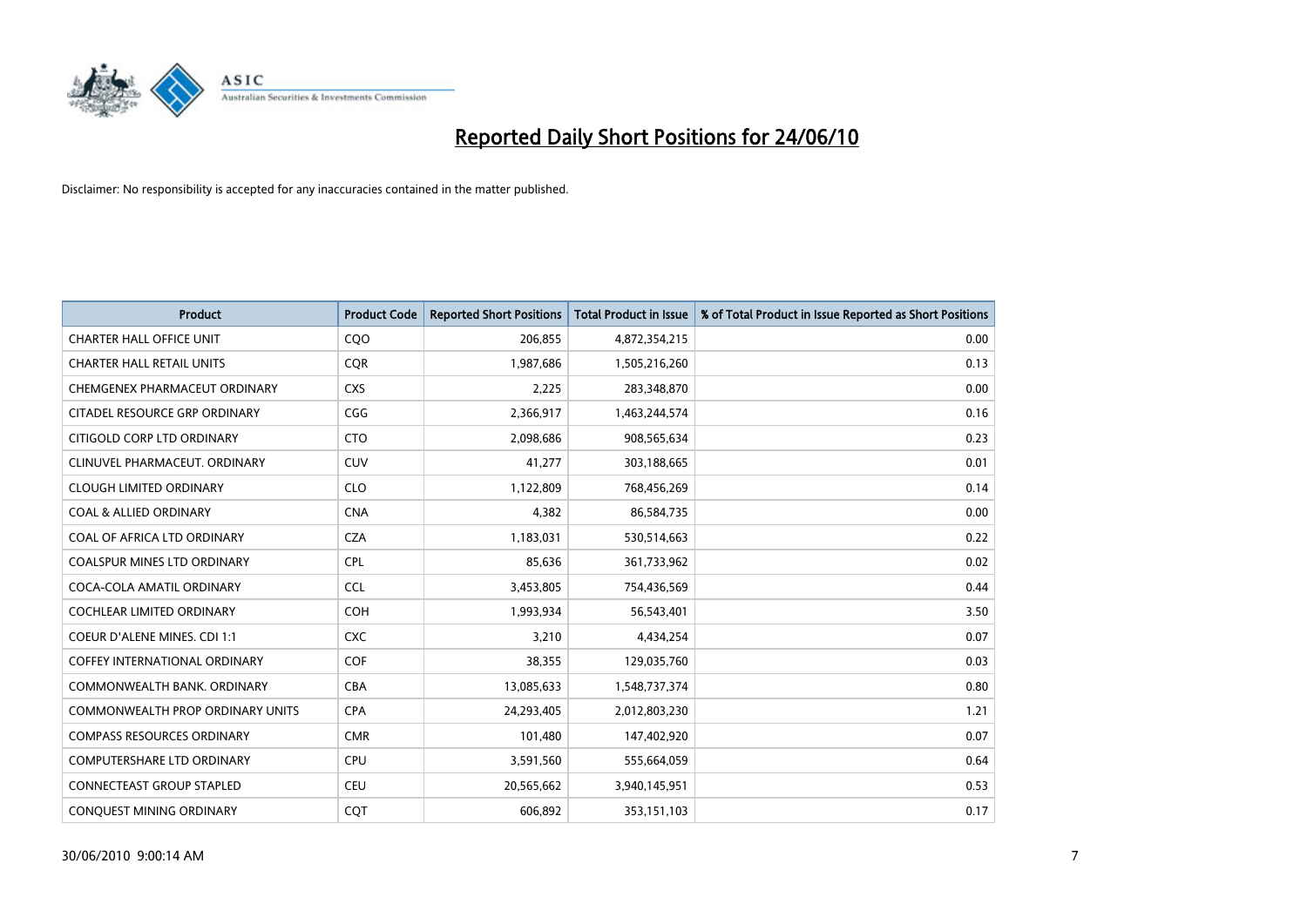

| <b>Product</b>                           | <b>Product Code</b> | <b>Reported Short Positions</b> | <b>Total Product in Issue</b> | % of Total Product in Issue Reported as Short Positions |
|------------------------------------------|---------------------|---------------------------------|-------------------------------|---------------------------------------------------------|
| CONSOLIDATED MEDIA, ORDINARY             | <b>CMJ</b>          | 4,583,779                       | 620,709,233                   | 0.72                                                    |
| CONTANGO MICROCAP ORDINARY               | <b>CTN</b>          | 7,500                           | 150,088,688                   | 0.00                                                    |
| <b>COOPER ENERGY LTD ORDINARY</b>        | <b>COE</b>          | 14,860                          | 292,576,001                   | 0.01                                                    |
| <b>COPPER STRIKE LTD ORDINARY</b>        | <b>CSE</b>          | 714                             | 116,455,571                   | 0.00                                                    |
| <b>CORPORATE EXPRESS ORDINARY</b>        | <b>CXP</b>          | 555,084                         | 169,366,966                   | 0.32                                                    |
| <b>COUNT FINANCIAL ORDINARY</b>          | COU                 | 1,725,081                       | 258,251,285                   | 0.67                                                    |
| <b>CRANE GROUP LIMITED ORDINARY</b>      | <b>CRG</b>          | 2,979,055                       | 78,286,427                    | 3.80                                                    |
| <b>CROMWELL GROUP STAPLED SECURITIES</b> | <b>CMW</b>          | 106,982                         | 807,834,934                   | 0.01                                                    |
| <b>CROWN LIMITED ORDINARY</b>            | <b>CWN</b>          | 7,417,650                       | 753,555,290                   | 0.97                                                    |
| <b>CSG LIMITED ORDINARY</b>              | CSV                 | 135,357                         | 242,060,195                   | 0.05                                                    |
| <b>CSL LIMITED ORDINARY</b>              | <b>CSL</b>          | 17,404,089                      | 549,688,808                   | 3.15                                                    |
| <b>CSR LIMITED ORDINARY</b>              | <b>CSR</b>          | 15,674,486                      | 1,514,920,814                 | 1.01                                                    |
| <b>CUDECO LIMITED ORDINARY</b>           | CDU                 | 900,887                         | 137,285,632                   | 0.66                                                    |
| <b>CUSTOMERS LIMITED ORDINARY</b>        | <b>CUS</b>          | 152,493                         | 135,521,531                   | 0.11                                                    |
| DAVID JONES LIMITED ORDINARY             | <b>DJS</b>          | 12,684,659                      | 510,945,759                   | 2.46                                                    |
| DECMIL GROUP LIMITED ORDINARY            | <b>DCG</b>          | 17,397                          | 123,554,568                   | 0.01                                                    |
| DEEP YELLOW LIMITED ORDINARY             | <b>DYL</b>          | 39,133                          | 1,125,814,458                 | 0.00                                                    |
| DEVINE LIMITED ORDINARY                  | <b>DVN</b>          | 1,000                           | 634,918,223                   | 0.00                                                    |
| DEXUS PROPERTY GROUP STAPLED UNITS       | <b>DXS</b>          | 6,329,158                       | 4,820,821,799                 | 0.13                                                    |
| DIERRIWARRH ORDINARY                     | <b>DIW</b>          | 500                             | 212,420,146                   | 0.00                                                    |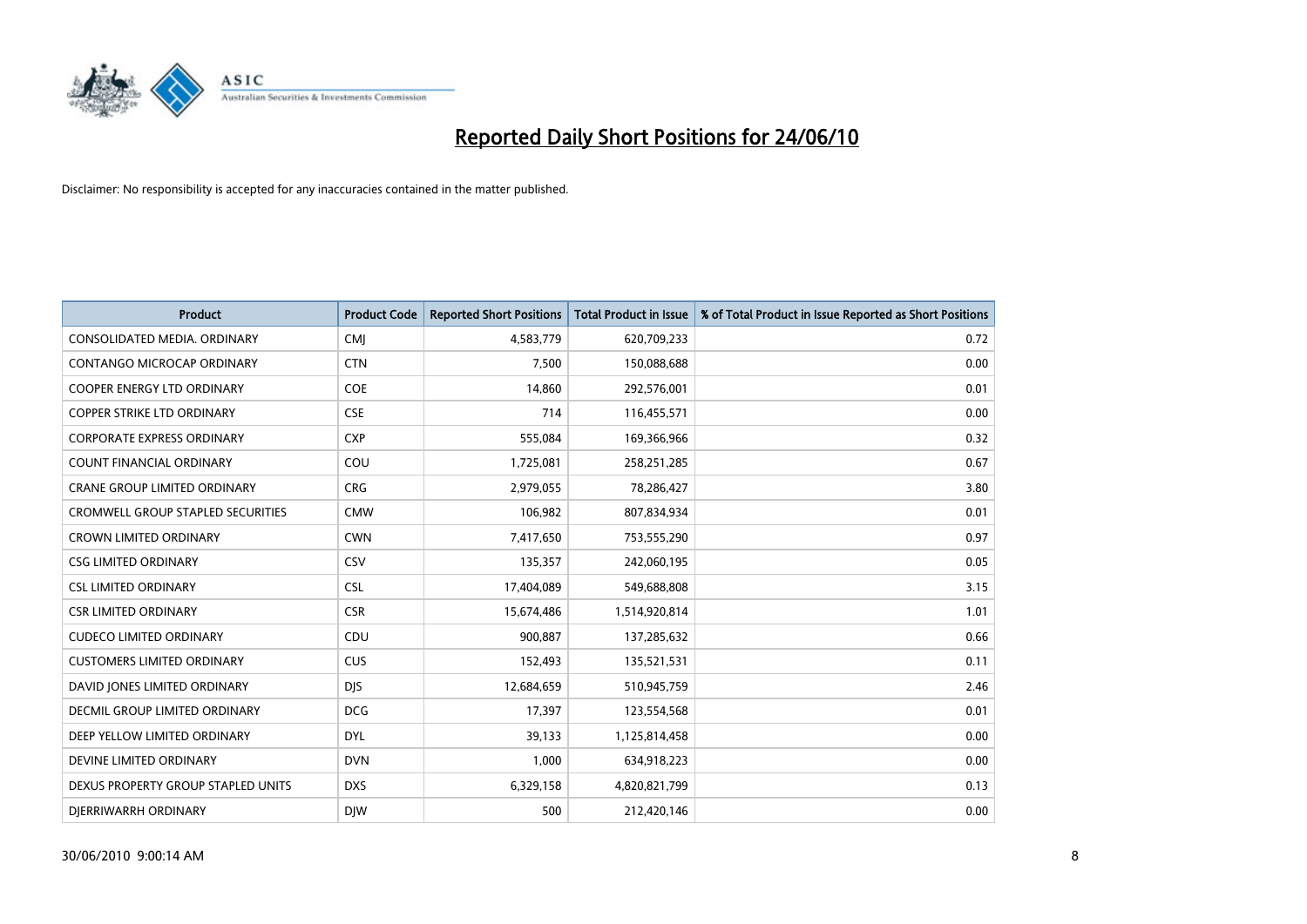

| <b>Product</b>                            | <b>Product Code</b> | <b>Reported Short Positions</b> | <b>Total Product in Issue</b> | % of Total Product in Issue Reported as Short Positions |
|-------------------------------------------|---------------------|---------------------------------|-------------------------------|---------------------------------------------------------|
| <b>DOMINION MINING ORDINARY</b>           | <b>DOM</b>          | 607,876                         | 103,327,059                   | 0.59                                                    |
| DOWNER EDI LIMITED ORDINARY               | <b>DOW</b>          | 407.053                         | 336,582,351                   | 0.11                                                    |
| DUET GROUP STAPLED US PROHIBIT.           | <b>DUE</b>          | 3,602,006                       | 870,559,400                   | 0.41                                                    |
| EASTERN STAR GAS ORDINARY                 | ESG                 | 8,341,860                       | 872,224,422                   | 0.94                                                    |
| <b>ELDERS LIMITED ORDINARY</b>            | <b>ELD</b>          | 12,908,472                      | 448,598,480                   | 2.87                                                    |
| ELDORADO GOLD CORP CDI 1:1                | EAU                 | 23,691                          | 23,021,561                    | 0.11                                                    |
| ELIXIR PETROLEUM LTD ORDINARY             | <b>EXR</b>          | 324,400                         | 188,988,472                   | 0.17                                                    |
| <b>EMECO HOLDINGS ORDINARY</b>            | <b>EHL</b>          | 3,306,953                       | 631,237,586                   | 0.52                                                    |
| ENERGY RESOURCES ORDINARY 'A'             | <b>ERA</b>          | 360,951                         | 190,737,934                   | 0.18                                                    |
| <b>ENERGY WORLD CORPOR, ORDINARY</b>      | <b>EWC</b>          | 8,324,509                       | 1,561,166,672                 | 0.53                                                    |
| <b>ENTEK ENERGY LTD ORDINARY</b>          | <b>ETE</b>          | 489.903                         | 225,192,535                   | 0.22                                                    |
| <b>ENTELLECT SOLUTIONS ORDINARY</b>       | <b>ESN</b>          | 464,050                         | 1,740,334,200                 | 0.03                                                    |
| <b>ENVESTRA LIMITED ORDINARY</b>          | <b>ENV</b>          | 852,430                         | 1,386,827,962                 | 0.05                                                    |
| EQUINOX MINERALS LTD CHESS DEPOSITARY INT | EQN                 | 10,421,237                      | 707,636,545                   | 1.46                                                    |
| ETFS METALS. ETFS GOLD                    | GOLD                | 2,000                           | 4,683,391                     | 0.04                                                    |
| <b>EVEREST FINANCIAL ORDINARY</b>         | <b>EFG</b>          | 4,300                           | 251,442,316                   | 0.00                                                    |
| <b>EXTRACT RESOURCES ORDINARY</b>         | <b>EXT</b>          | 1,786,665                       | 243,117,636                   | 0.74                                                    |
| FAIRFAX MEDIA LTD ORDINARY                | <b>FXI</b>          | 280,820,270                     | 2,351,955,725                 | 11.94                                                   |
| <b>FANTASTIC HOLDINGS ORDINARY</b>        | <b>FAN</b>          | 42,826                          | 102,669,351                   | 0.04                                                    |
| FERRAUS LIMITED ORDINARY                  | <b>FRS</b>          | 370                             | 177,647,198                   | 0.00                                                    |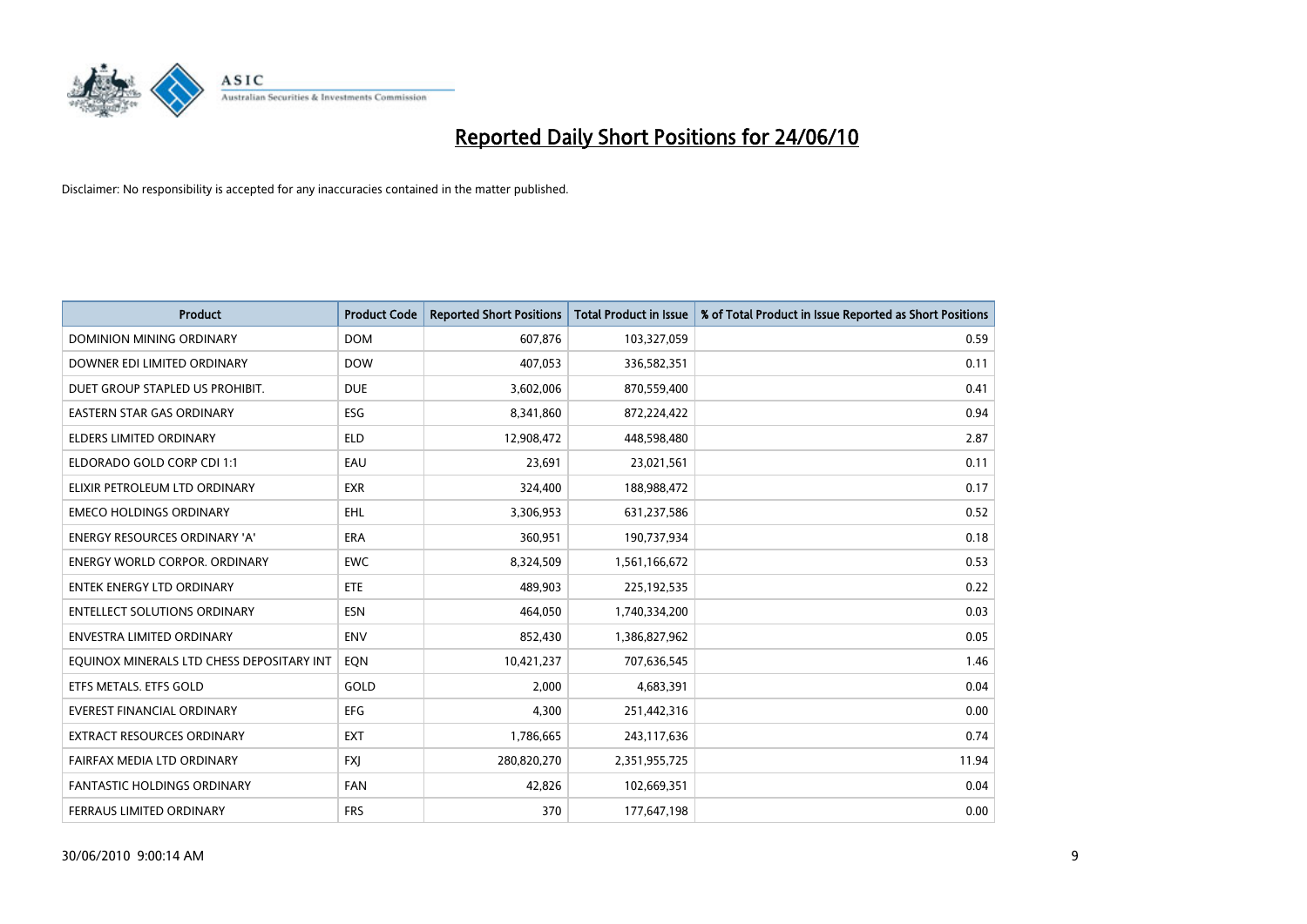

| <b>Product</b>                        | <b>Product Code</b> | <b>Reported Short Positions</b> | <b>Total Product in Issue</b> | % of Total Product in Issue Reported as Short Positions |
|---------------------------------------|---------------------|---------------------------------|-------------------------------|---------------------------------------------------------|
| FIG TREE DEVELOPMNTS ORDINARY         | <b>FTD</b>          | 8.088                           | 100,421,069                   | 0.01                                                    |
| FISHER & PAYKEL APP. ORDINARY         | <b>FPA</b>          | 9,096,080                       | 724,235,162                   | 1.25                                                    |
| FISHER & PAYKEL H. ORDINARY           | <b>FPH</b>          | 1,223,097                       | 512,327,327                   | 0.24                                                    |
| FKP PROPERTY GROUP STAPLED SECURITIES | <b>FKP</b>          | 5,379,521                       | 1,166,032,778                 | 0.46                                                    |
| FLEETWOOD CORP ORDINARY               | <b>FWD</b>          | 118,074                         | 53,967,182                    | 0.22                                                    |
| FLETCHER BUILDING ORDINARY            | <b>FBU</b>          | 330,248                         | 606,946,993                   | 0.05                                                    |
| <b>FLEXIGROUP LIMITED ORDINARY</b>    | <b>FXL</b>          | 231,812                         | 270,818,164                   | 0.08                                                    |
| FLIGHT CENTRE ORDINARY                | <b>FLT</b>          | 2,419,716                       | 99,771,838                    | 2.42                                                    |
| FLINDERS MINES LTD ORDINARY           | <b>FMS</b>          | 20,752,618                      | 1,819,849,571                 | 1.15                                                    |
| FORTE ENERGY NL ORDINARY              | <b>FTE</b>          | 2,658,986                       | 580,658,031                   | 0.46                                                    |
| FORTESCUE METALS GRP ORDINARY         | <b>FMG</b>          | 15,401,636                      | 3,106,998,120                 | 0.47                                                    |
| <b>FOSTER'S GROUP ORDINARY</b>        | FGL                 | 9,145,654                       | 1,930,432,682                 | 0.45                                                    |
| FUNTASTIC LIMITED ORDINARY            | <b>FUN</b>          | 322,528                         | 340,997,682                   | 0.09                                                    |
| <b>G.U.D. HOLDINGS ORDINARY</b>       | GUD                 | 365,223                         | 61,065,933                    | 0.59                                                    |
| <b>GALAXY RESOURCES ORDINARY</b>      | <b>GXY</b>          | 106,263                         | 190,553,358                   | 0.05                                                    |
| <b>GEODYNAMICS LIMITED ORDINARY</b>   | GDY                 | 495,680                         | 292,840,219                   | 0.17                                                    |
| <b>GINDALBIE METALS LTD ORDINARY</b>  | GBG                 | 11,370,937                      | 707,757,674                   | 1.57                                                    |
| <b>GIRALIA RESOURCES NL ORDINARY</b>  | <b>GIR</b>          | 568,770                         | 178,310,170                   | 0.31                                                    |
| <b>GLOBAL IRON LIMITED ORDINARY</b>   | <b>GFE</b>          | 45,932                          | 18,125,002                    | 0.25                                                    |
| <b>GLOBAL MINING ORDINARY</b>         | <b>GMI</b>          | 8,951                           | 199,725,607                   | 0.00                                                    |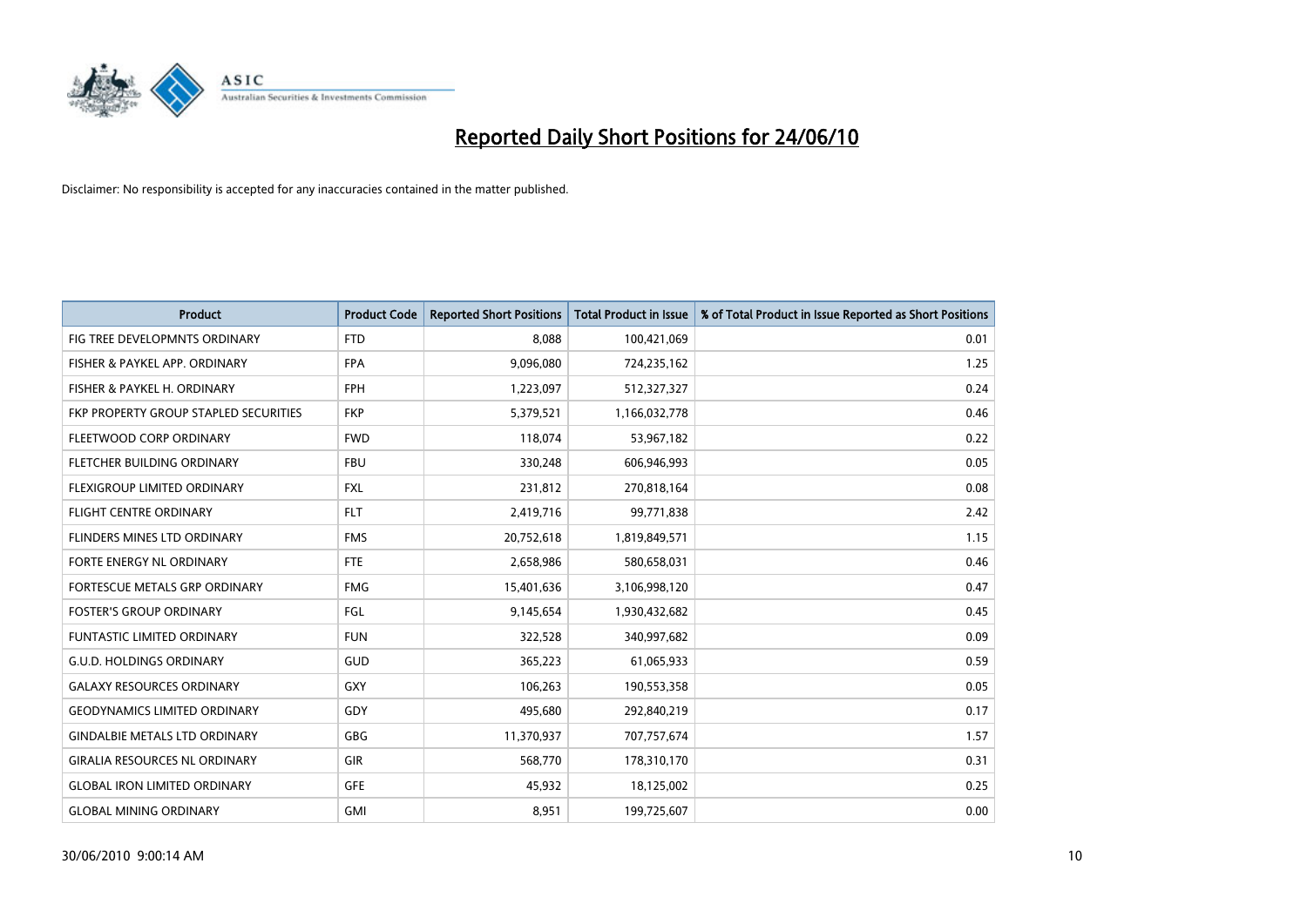

| <b>Product</b>                                   | <b>Product Code</b> | <b>Reported Short Positions</b> | <b>Total Product in Issue</b> | % of Total Product in Issue Reported as Short Positions |
|--------------------------------------------------|---------------------|---------------------------------|-------------------------------|---------------------------------------------------------|
| <b>GLOUCESTER COAL ORDINARY</b>                  | GCL                 | 279,845                         | 81,962,133                    | 0.35                                                    |
| <b>GME RESOURCES LTD ORDINARY</b>                | <b>GME</b>          | 800                             | 302,352,750                   | 0.00                                                    |
| <b>GOLDEN GATE PETROL ORDINARY</b>               | GGP                 | 11,538                          | 975,826,623                   | 0.00                                                    |
| <b>GOLDEN WEST RESOURCE ORDINARY</b>             | <b>GWR</b>          | 1,617                           | 143,135,763                   | 0.00                                                    |
| <b>GOODMAN FIELDER, ORDINARY</b>                 | <b>GFF</b>          | 2,638,999                       | 1,380,386,438                 | 0.19                                                    |
| <b>GOODMAN GROUP STAPLED US PROHIBIT.</b>        | <b>GMG</b>          | 7,484,740                       | 6,369,751,394                 | 0.12                                                    |
| <b>GPT GROUP STAPLED SEC.</b>                    | <b>GPT</b>          | 12,685,484                      | 1,855,529,431                 | 0.67                                                    |
| <b>GRAINCORP LIMITED A CLASS ORDINARY</b>        | <b>GNC</b>          | 4,683,568                       | 198,318,900                   | 2.35                                                    |
| <b>GRANGE RESOURCES. ORDINARY</b>                | <b>GRR</b>          | 1,680,269                       | 1,151,778,896                 | 0.15                                                    |
| <b>GREAT SOUTHERN LTD ORDINARY</b>               | GTP                 | 4,908,484                       | 643,234,118                   | 0.76                                                    |
| <b>GREENLAND MIN EN LTD ORDINARY</b>             | GGG                 | 42,900                          | 232,258,247                   | 0.02                                                    |
| <b>GUINNESS PEAT GROUP. CHESS DEPOSITARY INT</b> | GPG                 | 55                              | 297,175,475                   | 0.00                                                    |
| <b>GUNNS LIMITED ORDINARY</b>                    | <b>GNS</b>          | 10,106,652                      | 806,734,892                   | 1.25                                                    |
| <b>GWA INTERNATIONAL ORDINARY</b>                | <b>GWT</b>          | 4,948,936                       | 301,102,514                   | 1.65                                                    |
| HARVEY NORMAN ORDINARY                           | <b>HVN</b>          | 26,843,366                      | 1,062,316,784                 | 2.51                                                    |
| HASTIE GROUP LIMITED ORDINARY                    | <b>HST</b>          | 383,026                         | 239,716,924                   | 0.16                                                    |
| HASTINGS DIVERSIFIED STAPLED SECURITY            | <b>HDF</b>          | 728,764                         | 500,273,209                   | 0.13                                                    |
| HEALTHSCOPE LIMITED ORDINARY                     | <b>HSP</b>          | 771,961                         | 317,010,025                   | 0.25                                                    |
| <b>HEARTWARE INT INC CDI 35:1</b>                | <b>HIN</b>          | 272,008                         | 72,583,000                    | 0.37                                                    |
| <b>HENDERSON GROUP CDI 1:1</b>                   | <b>HGG</b>          | 6,907,142                       | 563,460,089                   | 1.21                                                    |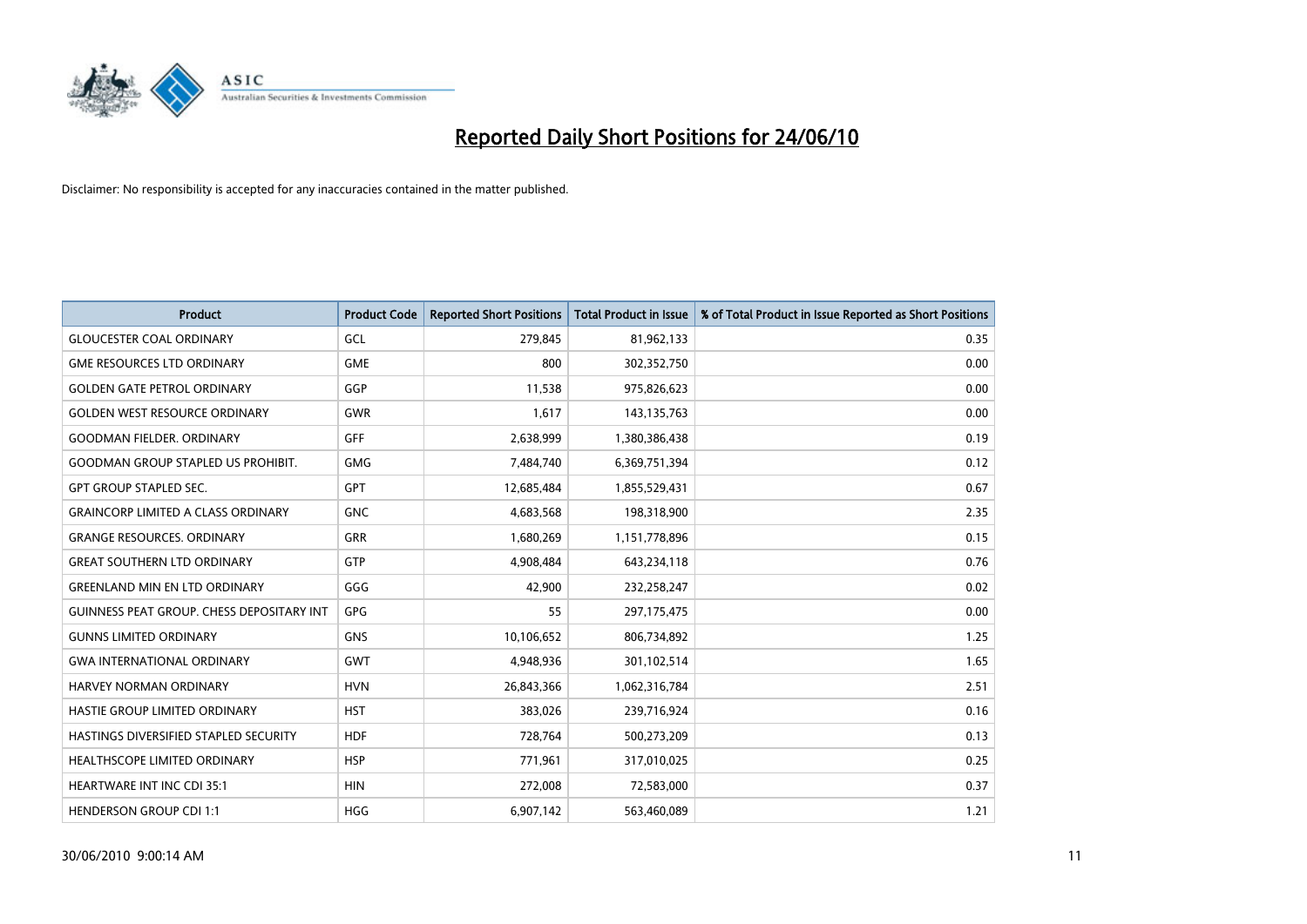

| <b>Product</b>                      | <b>Product Code</b> | <b>Reported Short Positions</b> | <b>Total Product in Issue</b> | % of Total Product in Issue Reported as Short Positions |
|-------------------------------------|---------------------|---------------------------------|-------------------------------|---------------------------------------------------------|
| HFA HOLDINGS LIMITED ORDINARY       | <b>HFA</b>          | 1,820,937                       | 469,330,170                   | 0.38                                                    |
| HIGHLANDS PACIFIC ORDINARY          | <b>HIG</b>          | 2,382,805                       | 668,112,148                   | 0.36                                                    |
| HILLGROVE RES LTD ORDINARY          | <b>HGO</b>          | 131,275                         | 481,137,223                   | 0.03                                                    |
| HILLS INDUSTRIES LTD ORDINARY       | <b>HIL</b>          | 2,460,476                       | 248,219,660                   | 0.98                                                    |
| HORIZON OIL LIMITED ORDINARY        | <b>HZN</b>          | 2,400,926                       | 1,126,621,515                 | 0.22                                                    |
| <b>ICON ENERGY LIMITED ORDINARY</b> | <b>ICN</b>          | 396,332                         | 439,801,394                   | 0.10                                                    |
| <b>IDT AUSTRALIA LTD ORDINARY</b>   | IDT                 | 18,000                          | 43,096,294                    | 0.04                                                    |
| <b>IINET LIMITED ORDINARY</b>       | <b>IIN</b>          | 93,303                          | 151,896,119                   | 0.06                                                    |
| <b>ILUKA RESOURCES ORDINARY</b>     | <b>ILU</b>          | 11,138,114                      | 418,700,517                   | 2.66                                                    |
| <b>IMDEX LIMITED ORDINARY</b>       | <b>IMD</b>          | 636,015                         | 195,037,128                   | 0.32                                                    |
| IMF (AUSTRALIA) LTD ORDINARY        | <b>IMF</b>          | 530,350                         | 122,496,819                   | 0.43                                                    |
| <b>IMX RESOURCES LTD ORDINARY</b>   | <b>IXR</b>          | 20,000                          | 230,802,803                   | 0.01                                                    |
| <b>INCITEC PIVOT ORDINARY</b>       | <b>IPL</b>          | 5,849,522                       | 1,624,932,978                 | 0.35                                                    |
| <b>INDEPENDENCE GROUP ORDINARY</b>  | <b>IGO</b>          | 258,769                         | 113,713,539                   | 0.23                                                    |
| <b>INDOPHIL RESOURCES ORDINARY</b>  | <b>IRN</b>          | 934,436                         | 423,428,803                   | 0.22                                                    |
| <b>INDUSTREA LIMITED ORDINARY</b>   | IDL                 | 1,060,728                       | 956,668,877                   | 0.10                                                    |
| INFIGEN ENERGY STAPLED SECURITIES   | <b>IFN</b>          | 7,114,233                       | 773,023,612                   | 0.93                                                    |
| ING INDUSTRIAL FUND UNITS           | <b>IIF</b>          | 6,204,928                       | 2,592,249,647                 | 0.23                                                    |
| ING OFFICE FUND STAPLED SECURITIES  | <b>IOF</b>          | 1,631,649                       | 2,729,071,212                 | 0.06                                                    |
| ING RE COM GROUP STAPLED SECURITIES | <b>ILF</b>          | 9,075                           | 441,029,194                   | 0.00                                                    |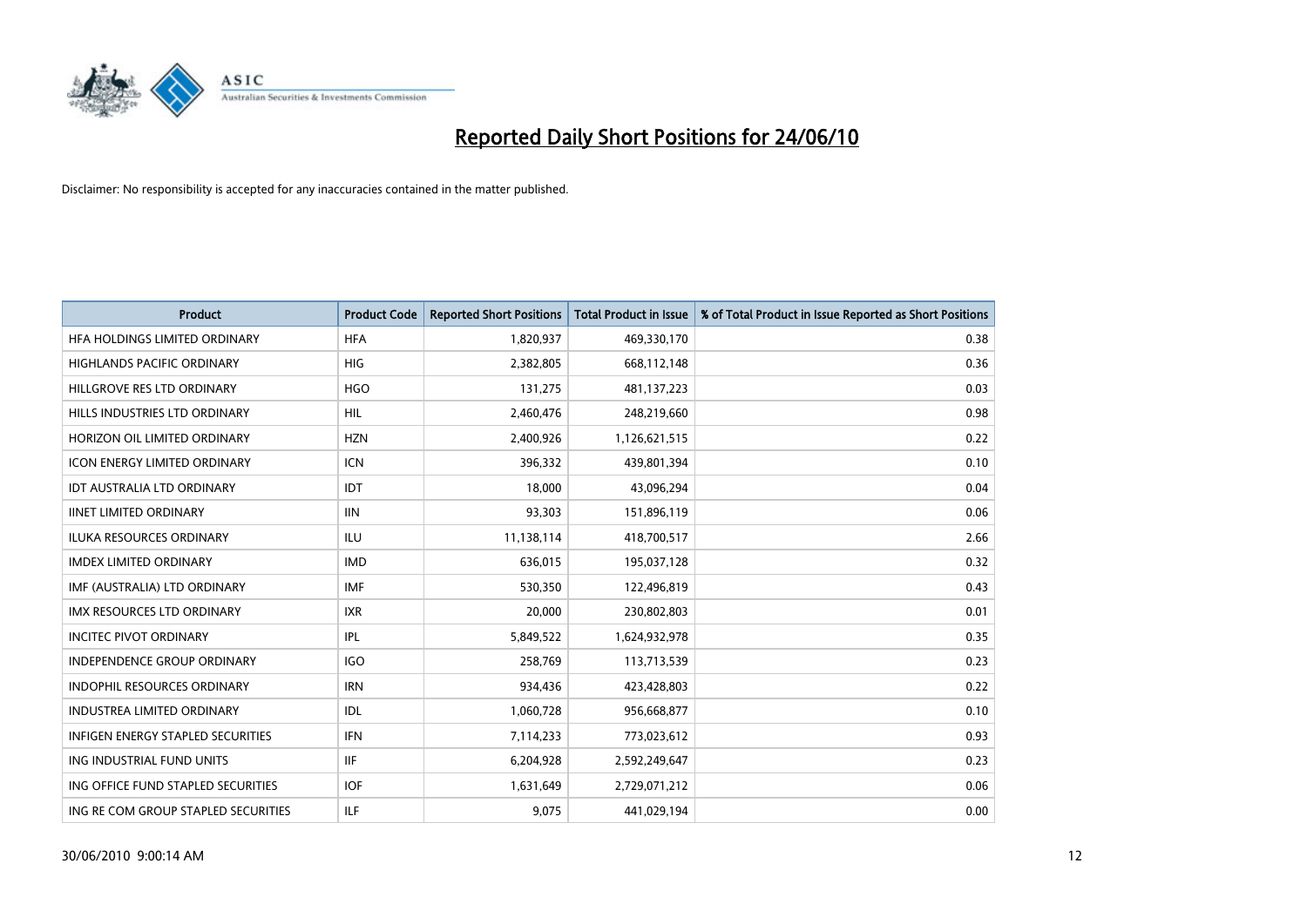

| <b>Product</b>                                  | <b>Product Code</b> | <b>Reported Short Positions</b> | <b>Total Product in Issue</b> | % of Total Product in Issue Reported as Short Positions |
|-------------------------------------------------|---------------------|---------------------------------|-------------------------------|---------------------------------------------------------|
| INNAMINCKA PETROLEUM ORDINARY                   | <b>INP</b>          | 14,205                          | 261,548,890                   | 0.01                                                    |
| INSURANCE AUSTRALIA ORDINARY                    | IAG                 | 4,083,031                       | 2,078,994,021                 | 0.19                                                    |
| <b>INTEGRA MINING LTD, ORDINARY</b>             | <b>IGR</b>          | 1,992,149                       | 755,792,394                   | 0.25                                                    |
| INTOLL GROUP STAPLED SECURITIES                 | <b>ITO</b>          | 8,784,740                       | 2,261,732,048                 | 0.39                                                    |
| <b>INTREPID MINES ORDINARY</b>                  | IAU                 | 21,699                          | 429,214,798                   | 0.00                                                    |
| <b>INVOCARE LIMITED ORDINARY</b>                | <b>IVC</b>          | 1,147,791                       | 102,069,091                   | 1.13                                                    |
| <b>ION LIMITED ORDINARY</b>                     | <b>ION</b>          | 164,453                         | 256,365,105                   | 0.06                                                    |
| <b>IOOF HOLDINGS LTD ORDINARY</b>               | IFL.                | 1,741,268                       | 229,794,395                   | 0.75                                                    |
| <b>IRESS MARKET TECH. ORDINARY</b>              | <b>IRE</b>          | 808,291                         | 123,812,455                   | 0.64                                                    |
| <b>IRON ORE HOLDINGS ORDINARY</b>               | <b>IOH</b>          | 12,146                          | 131,122,047                   | 0.01                                                    |
| ISHARES MSCI EAFE CDI 1:1                       | <b>IVE</b>          | 56,845                          | 590,400,000                   | 0.01                                                    |
| <b>ISOFT GROUP LIMITED ORDINARY</b>             | <b>ISF</b>          | 23,133,188                      | 1,037,994,023                 | 2.22                                                    |
| <b>IVANHOE AUSTRALIA ORDINARY</b>               | <b>IVA</b>          | 252,061                         | 70,955,953                    | 0.36                                                    |
| <b>JABIRU METALS LTD ORDINARY</b>               | <b>IML</b>          | 490,181                         | 552,619,180                   | 0.08                                                    |
| <b>IAMES HARDIE INDUST CHESS DEPOSITARY INT</b> | <b>IHX</b>          | 15,781,105                      | 435,435,998                   | 3.63                                                    |
| <b>JAMESON RESOURCES ORDINARY</b>               | <b>JAL</b>          | 1,600,000                       | 63,885,910                    | 2.50                                                    |
| <b>IB HI-FI LIMITED ORDINARY</b>                | <b>IBH</b>          | 4,556,629                       | 108,344,987                   | 4.23                                                    |
| <b>KAGARA LTD ORDINARY</b>                      | KZL                 | 2,047,344                       | 674,489,717                   | 0.30                                                    |
| KAROON GAS AUSTRALIA ORDINARY                   | <b>KAR</b>          | 473,345                         | 177,546,198                   | 0.27                                                    |
| KATHMANDU HOLD LTD ORDINARY                     | <b>KMD</b>          | 968,456                         | 200,000,000                   | 0.48                                                    |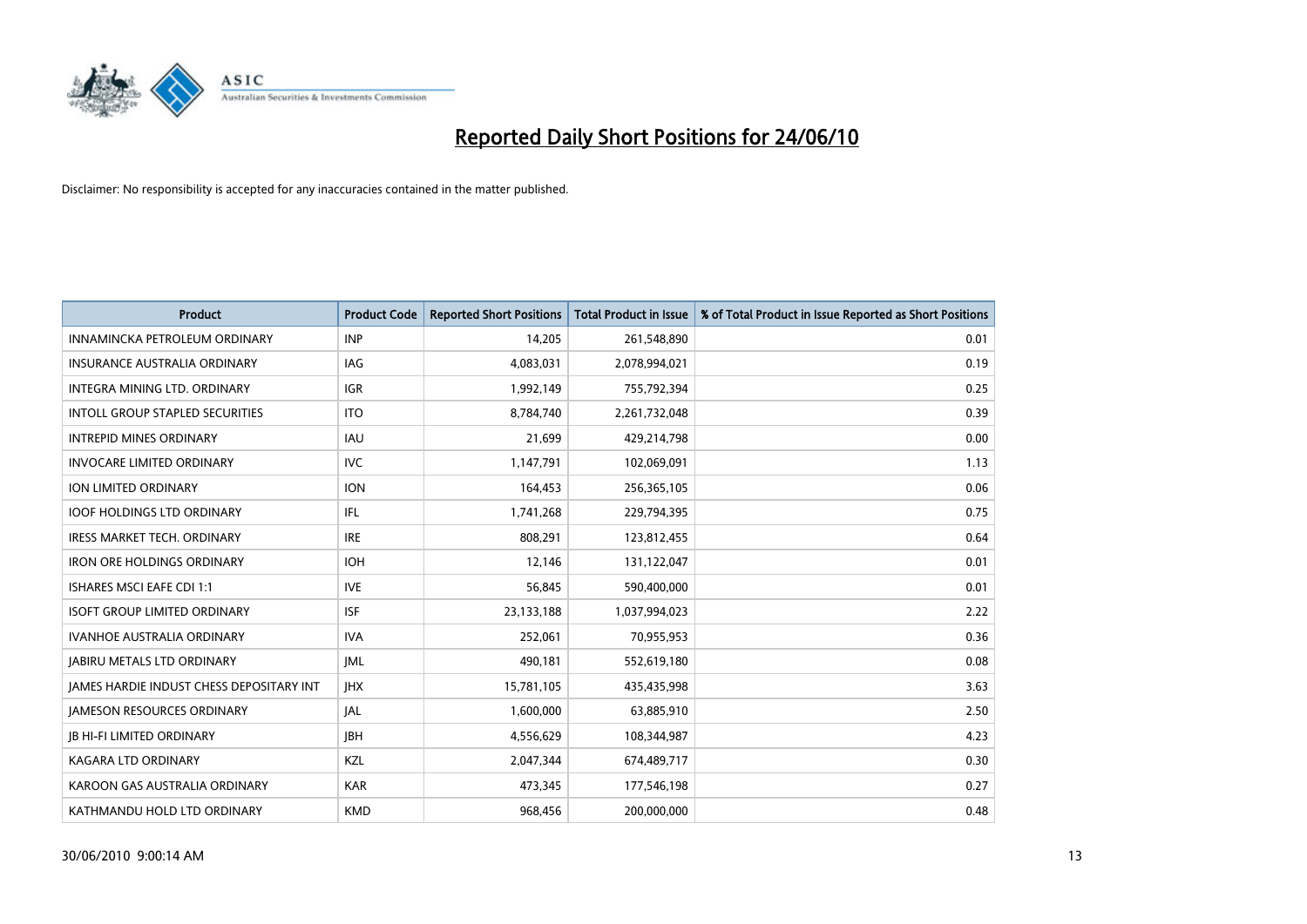

| <b>Product</b>                        | <b>Product Code</b> | <b>Reported Short Positions</b> | Total Product in Issue | % of Total Product in Issue Reported as Short Positions |
|---------------------------------------|---------------------|---------------------------------|------------------------|---------------------------------------------------------|
| <b>KEYBRIDGE CAPITAL ORDINARY</b>     | <b>KBC</b>          | 5,999                           | 172,070,564            | 0.00                                                    |
| KIMBERLEY METALS LTD ORDINARY         | <b>KBL</b>          | 260,945                         | 94,490,816             | 0.27                                                    |
| KINGSGATE CONSOLID, ORDINARY          | <b>KCN</b>          | 364,690                         | 97,995,783             | 0.36                                                    |
| LEIGHTON HOLDINGS ORDINARY            | LEI                 | 2,858,089                       | 300,687,299            | 0.92                                                    |
| LEND LEASE GROUP UNIT/ORD STAPLED     | LLC                 | 759,702                         | 565,558,754            | 0.12                                                    |
| LIHIR GOLD LIMITED. ORDINARY          | LGL                 | 25,066,396                      | 2,368,729,935          | 1.08                                                    |
| LINC ENERGY LTD ORDINARY              | <b>LNC</b>          | 863,052                         | 489,093,470            | 0.17                                                    |
| LIQUEFIED NATURAL ORDINARY            | LNG                 | 43,726                          | 213,339,015            | 0.02                                                    |
| <b>LYNAS CORPORATION ORDINARY</b>     | <b>LYC</b>          | 12,744,477                      | 1,655,499,093          | 0.77                                                    |
| MAC SERVICES (THE) ORDINARY           | <b>MSL</b>          | 79,033                          | 165,966,692            | 0.05                                                    |
| MACARTHUR COAL ORDINARY               | <b>MCC</b>          | 932,567                         | 254,333,109            | 0.36                                                    |
| <b>MACMAHON HOLDINGS ORDINARY</b>     | <b>MAH</b>          | 9,838,361                       | 733,711,705            | 1.32                                                    |
| MACO ATLAS ROADS GRP ORDINARY STAPLED | <b>MOA</b>          | 2,107,113                       | 452,345,907            | 0.46                                                    |
| MACQUARIE DDR TRUST UNITS             | <b>MDT</b>          | 46,500                          | 4,700,290,868          | 0.00                                                    |
| MACQUARIE GROUP LTD ORDINARY          | <b>MOG</b>          | 8,336,529                       | 344,567,851            | 2.40                                                    |
| <b>MANTRA RESOURCES ORDINARY</b>      | <b>MRU</b>          | 162,779                         | 127,031,188            | 0.12                                                    |
| MAP GROUP STAPLED US PROHIBIT.        | <b>MAP</b>          | 5,942,091                       | 1,861,210,782          | 0.33                                                    |
| <b>MARION ENERGY ORDINARY</b>         | <b>MAE</b>          | 374,994                         | 429,822,043            | 0.09                                                    |
| MCPHERSON'S LTD ORDINARY              | <b>MCP</b>          | 2,946                           | 71,651,758             | 0.00                                                    |
| MEDUSA MINING LTD ORDINARY            | <b>MML</b>          | 34,841                          | 187,529,911            | 0.01                                                    |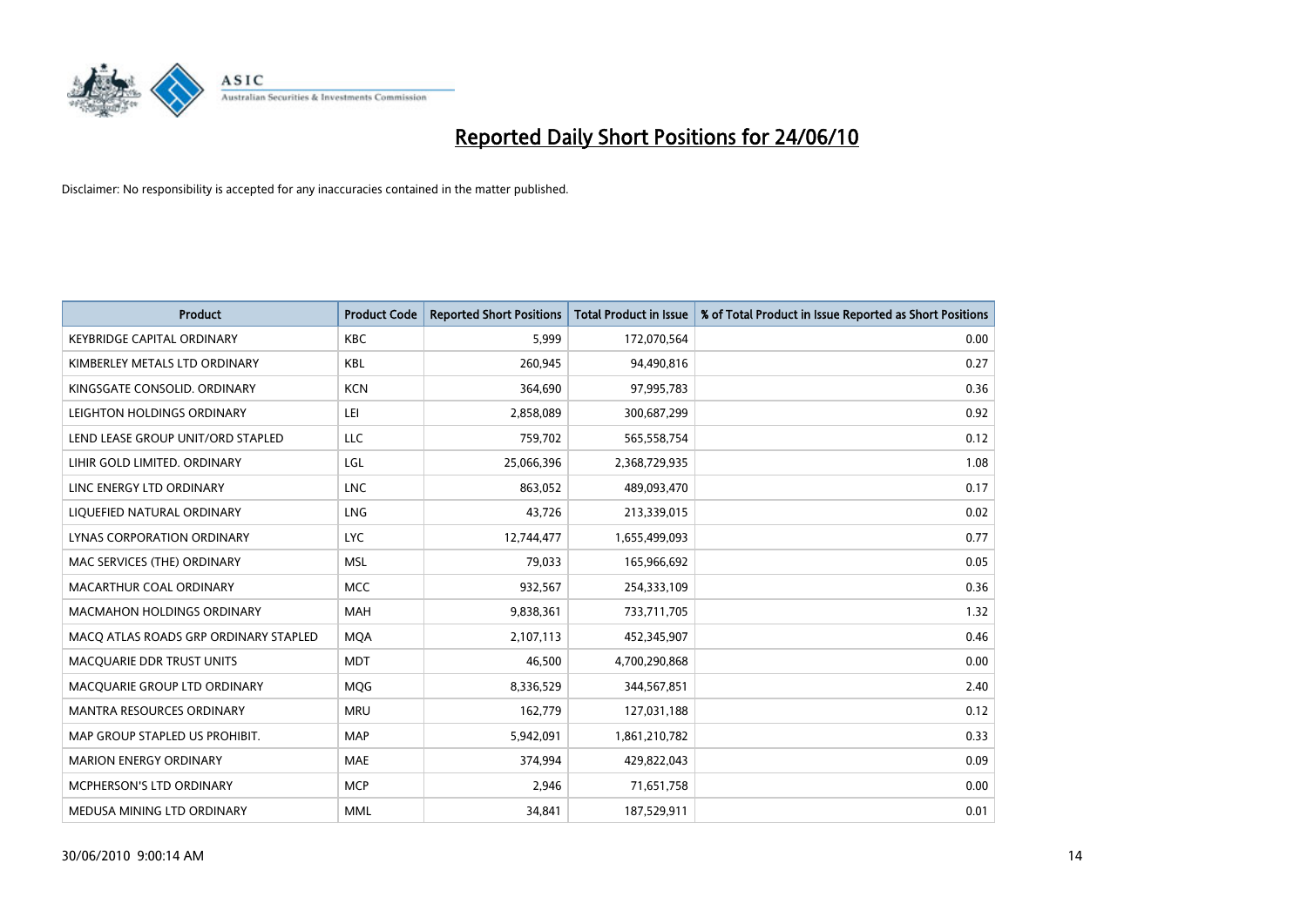

| <b>Product</b>                    | <b>Product Code</b> | <b>Reported Short Positions</b> | <b>Total Product in Issue</b> | % of Total Product in Issue Reported as Short Positions |
|-----------------------------------|---------------------|---------------------------------|-------------------------------|---------------------------------------------------------|
| MELBOURNE IT LIMITED ORDINARY     | <b>MLB</b>          | 136,143                         | 79,569,967                    | 0.17                                                    |
| MEO AUSTRALIA LTD ORDINARY        | <b>MEO</b>          | 592,800                         | 477,220,955                   | 0.12                                                    |
| <b>MERMAID MARINE ORDINARY</b>    | <b>MRM</b>          | 392,892                         | 186,844,825                   | 0.21                                                    |
| METALS X LIMITED ORDINARY         | <b>MLX</b>          | 326,940                         | 1,365,661,782                 | 0.03                                                    |
| METCASH LIMITED ORDINARY          | <b>MTS</b>          | 15,382,533                      | 765,644,031                   | 1.99                                                    |
| METGASCO LIMITED ORDINARY         | <b>MEL</b>          | 368,716                         | 249,006,674                   | 0.14                                                    |
| MICLYN EXP OFFSHR ORDINARY        | <b>MIO</b>          | 199.999                         | 271,700,000                   | 0.07                                                    |
| MINARA RESOURCES ORDINARY         | <b>MRE</b>          | 4,916,843                       | 1,167,783,517                 | 0.41                                                    |
| MINCOR RESOURCES NL ORDINARY      | <b>MCR</b>          | 1,971,708                       | 200,184,686                   | 0.98                                                    |
| MINERAL DEPOSITS ORDINARY         | <b>MDL</b>          | 1,185,709                       | 576,076,525                   | 0.18                                                    |
| MINERAL RESOURCES, ORDINARY       | <b>MIN</b>          | 437,508                         | 160,838,795                   | 0.27                                                    |
| MIRABELA NICKEL LTD ORDINARY      | <b>MBN</b>          | 8,665,769                       | 367, 162, 725                 | 2.33                                                    |
| MIRVAC GROUP STAPLED SECURITIES   | <b>MGR</b>          | 15,933,619                      | 3,266,304,329                 | 0.47                                                    |
| MITCHELL COMMUNITCA, ORDINARY     | <b>MCU</b>          | 31,471                          | 301,654,653                   | 0.01                                                    |
| <b>MOLOPO ENERGY LTD ORDINARY</b> | <b>MPO</b>          | 16,374                          | 250,665,548                   | 0.00                                                    |
| MOLY MINES LIMITED ORDINARY       | <b>MOL</b>          | 131,523                         | 363,916,323                   | 0.03                                                    |
| MONADELPHOUS GROUP ORDINARY       | <b>MND</b>          | 1,092,659                       | 86,036,700                    | 1.26                                                    |
| MORTGAGE CHOICE LTD ORDINARY      | <b>MOC</b>          | 216,604                         | 119,617,705                   | 0.18                                                    |
| MOSAIC OIL NL ORDINARY            | <b>MOS</b>          | 41.742                          | 821,344,925                   | 0.01                                                    |
| <b>MOUNT GIBSON IRON ORDINARY</b> | <b>MGX</b>          | 2.438.634                       | 1,079,174,611                 | 0.22                                                    |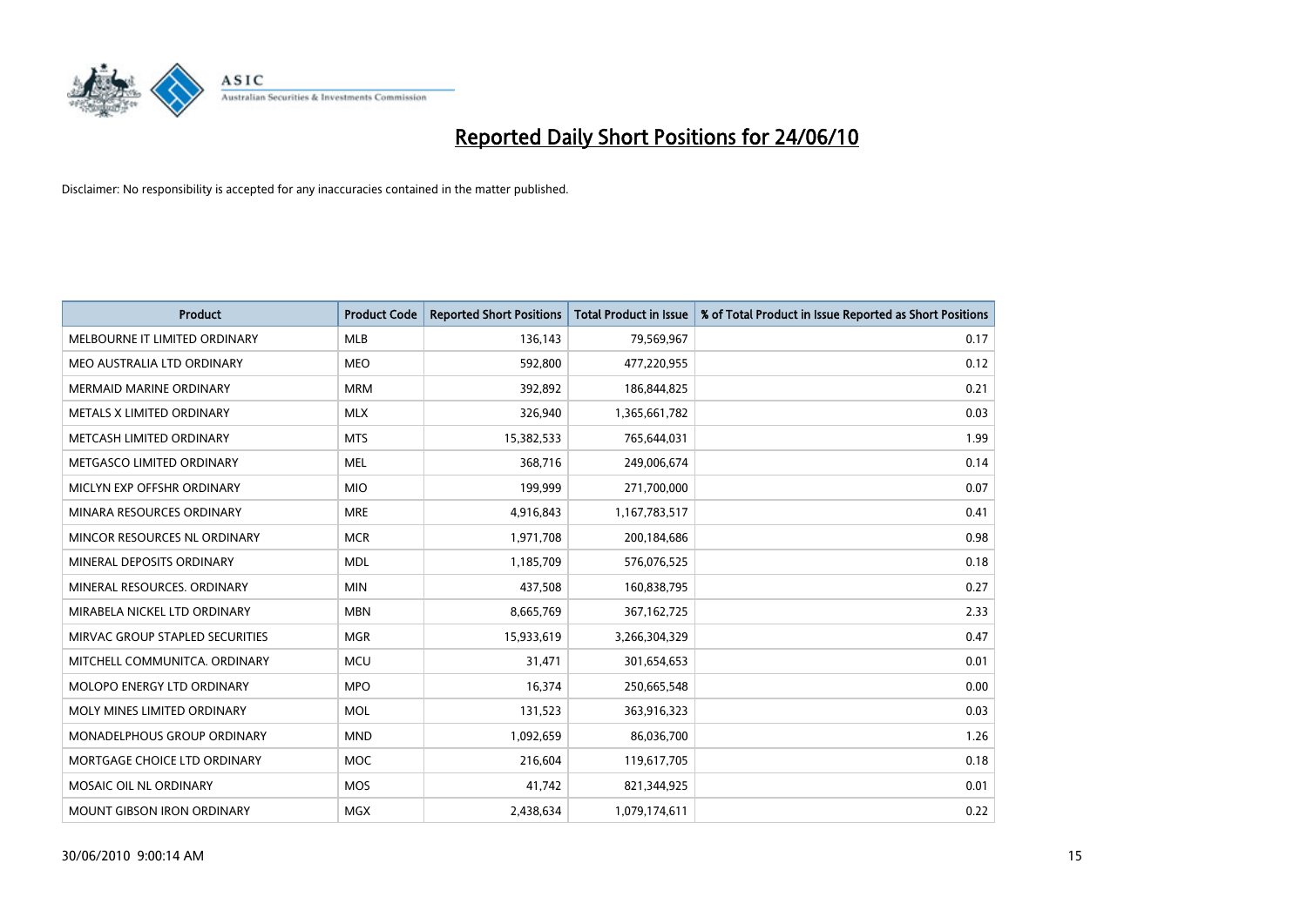

| <b>Product</b>                       | <b>Product Code</b> | <b>Reported Short Positions</b> | <b>Total Product in Issue</b> | % of Total Product in Issue Reported as Short Positions |
|--------------------------------------|---------------------|---------------------------------|-------------------------------|---------------------------------------------------------|
| MULTIPLEX SITES SITES                | <b>MXUPA</b>        | 147                             | 4,500,000                     | 0.00                                                    |
| <b>MURCHISON METALS LTD ORDINARY</b> | <b>MMX</b>          | 3,157,067                       | 435,384,268                   | 0.71                                                    |
| <b>MYER HOLDINGS LTD ORDINARY</b>    | <b>MYR</b>          | 8,016,320                       | 581,517,884                   | 1.37                                                    |
| <b>MYSTATE LIMITED ORDINARY</b>      | <b>MYS</b>          | 1,400                           | 67,411,055                    | 0.00                                                    |
| NATIONAL AUST. BANK ORDINARY         | <b>NAB</b>          | 17,123,566                      | 2,121,379,130                 | 0.82                                                    |
| NATURAL FUEL LIMITED ORDINARY        | <b>NFL</b>          |                                 | 506,612,127                   | 0.00                                                    |
| NAVITAS LIMITED ORDINARY             | <b>NVT</b>          | 1,087,975                       | 342,361,526                   | 0.33                                                    |
| NEPTUNE MARINE ORDINARY              | <b>NMS</b>          | 2,519,425                       | 429,842,672                   | 0.58                                                    |
| NEW HOPE CORPORATION ORDINARY        | <b>NHC</b>          | 75,270                          | 827,730,549                   | 0.01                                                    |
| NEWCREST MINING ORDINARY             | <b>NCM</b>          | 24,471,766                      | 483,493,006                   | 5.04                                                    |
| NEWS CORP A NON-VOTING CDI           | <b>NWSLV</b>        | 273,485                         | 1,824,063,103                 | 0.02                                                    |
| NEWS CORP B VOTING CDI               | <b>NWS</b>          | 7,124,107                       | 798,520,953                   | 0.89                                                    |
| NEXBIS LIMITED ORDINARY              | <b>NBS</b>          | 63,733                          | 498,972,940                   | 0.01                                                    |
| NEXUS ENERGY LIMITED ORDINARY        | <b>NXS</b>          | 12,468,328                      | 958,061,849                   | 1.31                                                    |
| NIB HOLDINGS LIMITED ORDINARY        | <b>NHF</b>          | 90,551                          | 495,431,427                   | 0.02                                                    |
| NICK SCALI LIMITED ORDINARY          | <b>NCK</b>          | 35,846                          | 81,000,000                    | 0.04                                                    |
| NIDO PETROLEUM ORDINARY              | <b>NDO</b>          | 15,453,463                      | 1,080,658,378                 | 1.42                                                    |
| NKWE PLATINUM 10C US COMMON          | <b>NKP</b>          | 6,869                           | 556,627,684                   | 0.00                                                    |
| NORTHERN CREST ORDINARY              | <b>NOC</b>          | 24,345                          | 116,074,781                   | 0.02                                                    |
| NORTHERN IRON LTD ORDINARY           | <b>NFE</b>          | 1,245,376                       | 292,204,786                   | 0.44                                                    |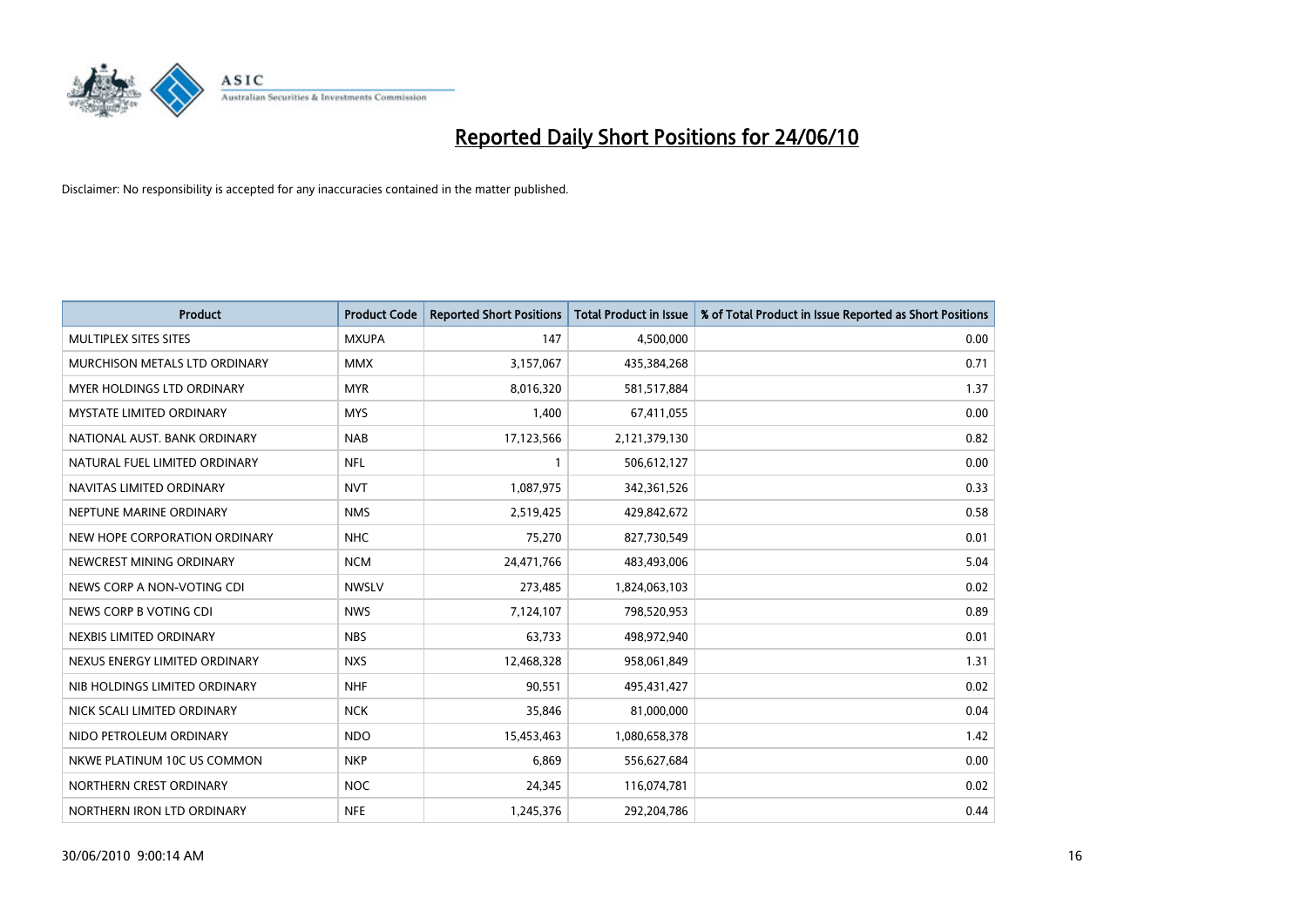

| <b>Product</b>                        | <b>Product Code</b> | <b>Reported Short Positions</b> | <b>Total Product in Issue</b> | % of Total Product in Issue Reported as Short Positions |
|---------------------------------------|---------------------|---------------------------------|-------------------------------|---------------------------------------------------------|
| NORTHERN STAR ORDINARY                | <b>NST</b>          | 200,000                         | 193,607,921                   | 0.10                                                    |
| NOVOGEN LIMITED ORDINARY              | <b>NRT</b>          | 203,439                         | 102,125,894                   | 0.20                                                    |
| NRW HOLDINGS LIMITED ORDINARY         | <b>NWH</b>          | 543,096                         | 251,223,000                   | 0.21                                                    |
| NUFARM LIMITED ORDINARY               | <b>NUF</b>          | 1,712,239                       | 261,775,731                   | 0.66                                                    |
| OAKTON LIMITED ORDINARY               | <b>OKN</b>          | 508,705                         | 91,913,485                    | 0.55                                                    |
| OCEANAGOLD CORP. CHESS DEPOSITARY INT | <b>OGC</b>          | 558,046                         | 228,007,060                   | 0.25                                                    |
| OCEANIA CAPITAL LTD ORDINARY          | <b>OCP</b>          | 2,500                           | 91,921,295                    | 0.00                                                    |
| OIL SEARCH LTD ORDINARY               | <b>OSH</b>          | 11,533,725                      | 1,308,279,222                 | 0.87                                                    |
| OM HOLDINGS LIMITED ORDINARY          | <b>OMH</b>          | 467,426                         | 498,460,150                   | 0.09                                                    |
| <b>ONESTEEL LIMITED ORDINARY</b>      | OST                 | 6,620,830                       | 1,331,583,166                 | 0.50                                                    |
| ORICA LIMITED ORDINARY                | ORI                 | 2,711,255                       | 361,129,562                   | 0.76                                                    |
| ORIGIN ENERGY ORDINARY                | <b>ORG</b>          | 2,181,535                       | 880,668,872                   | 0.22                                                    |
| OTTO ENERGY LIMITED ORDINARY          | <b>OEL</b>          | 109,204                         | 1,072,684,721                 | 0.01                                                    |
| OZ MINERALS ORDINARY                  | OZL                 | 37,836,563                      | 3,121,339,730                 | 1.20                                                    |
| <b>PACIFIC BRANDS ORDINARY</b>        | PBG                 | 7,199,926                       | 931,386,248                   | 0.80                                                    |
| PALADIN ENERGY LTD ORDINARY           | <b>PDN</b>          | 21,476,869                      | 717,142,802                   | 3.00                                                    |
| PAN PACIFIC PETROL. ORDINARY          | PPP                 | 21,527                          | 588,612,110                   | 0.00                                                    |
| PANAUST LIMITED ORDINARY              | <b>PNA</b>          | 15,222,937                      | 2,953,892,669                 | 0.52                                                    |
| PANORAMIC RESOURCES ORDINARY          | PAN                 | 211,854                         | 205,262,842                   | 0.09                                                    |
| PAPERLINX LIMITED ORDINARY            | <b>PPX</b>          | 16,633,201                      | 603,580,761                   | 2.74                                                    |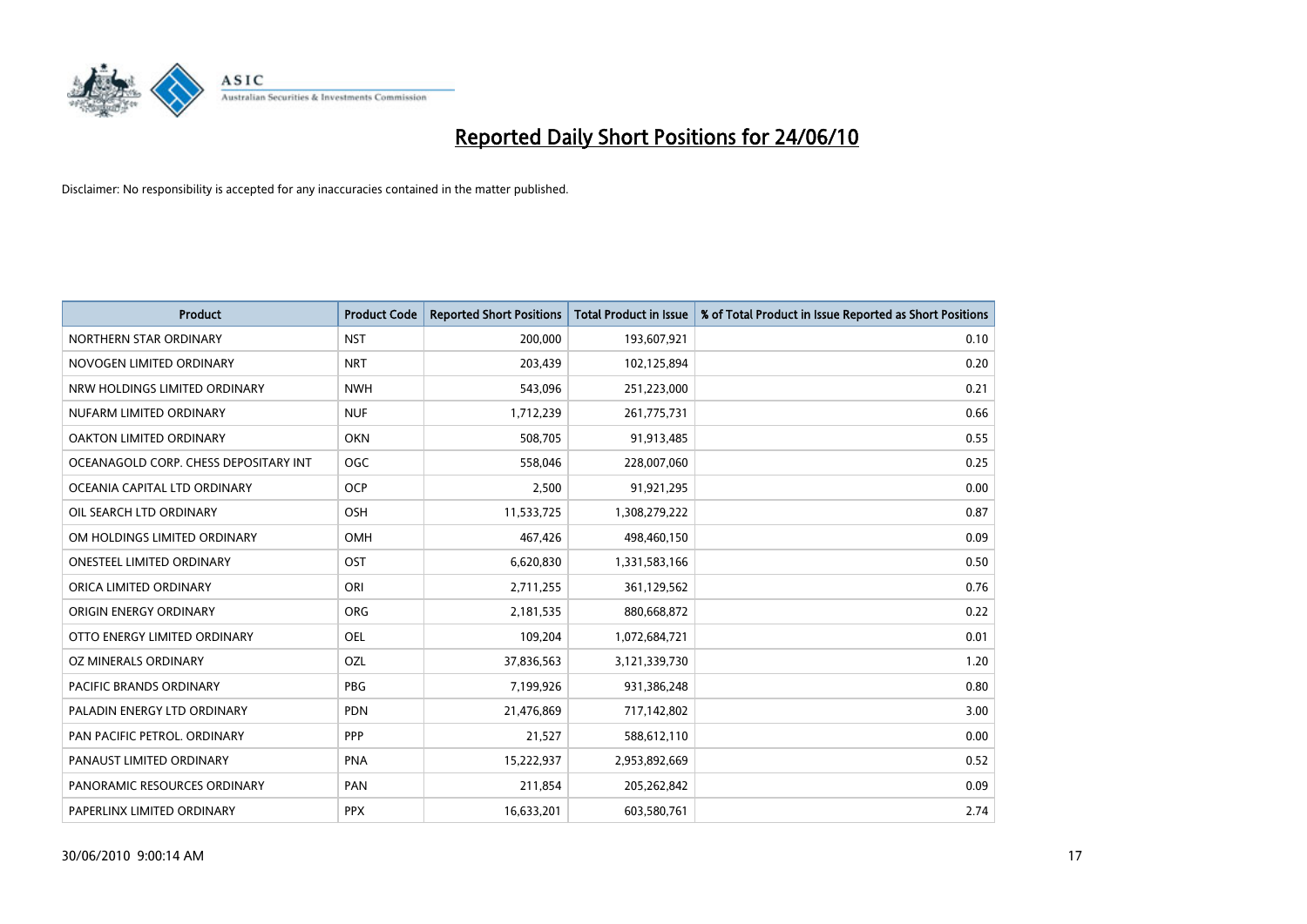

| <b>Product</b>                       | <b>Product Code</b> | <b>Reported Short Positions</b> | Total Product in Issue | % of Total Product in Issue Reported as Short Positions |
|--------------------------------------|---------------------|---------------------------------|------------------------|---------------------------------------------------------|
| PATTIES FOODS LTD ORDINARY           | PFL                 |                                 | 138,908,853            | 0.00                                                    |
| PEET LIMITED ORDINARY                | <b>PPC</b>          | 47,104                          | 300,681,486            | 0.01                                                    |
| PENINSULA MINERALS ORDINARY          | <b>PEN</b>          | 5,000                           | 1,628,130,261          | 0.00                                                    |
| PERILYA LIMITED ORDINARY             | PEM                 | 724,709                         | 526,075,563            | 0.13                                                    |
| PERPETUAL LIMITED ORDINARY           | <b>PPT</b>          | 2,323,253                       | 43,411,178             | 5.33                                                    |
| PERSEUS MINING LTD ORDINARY          | PRU                 | 380,462                         | 417,432,088            | 0.09                                                    |
| PETSEC ENERGY ORDINARY               | <b>PSA</b>          | 223,332                         | 231,283,622            | 0.10                                                    |
| PHARMAXIS LTD ORDINARY               | <b>PXS</b>          | 1,838,419                       | 225,410,234            | 0.82                                                    |
| PHOTON GROUP LTD ORDINARY            | <b>PGA</b>          | 965,265                         | 187,440,645            | 0.51                                                    |
| PIKE RIVER COAL ORDINARY             | <b>PRC</b>          | 506,320                         | 404,971,067            | 0.13                                                    |
| PLATINUM ASSET ORDINARY              | <b>PTM</b>          | 3,107,710                       | 561,347,878            | 0.55                                                    |
| PLATINUM AUSTRALIA ORDINARY          | <b>PLA</b>          | 8,037,712                       | 321,030,521            | 2.48                                                    |
| PLATINUM CAPITAL LTD ORDINARY        | <b>PMC</b>          |                                 | 162,258,814            | 0.00                                                    |
| PMP LIMITED ORDINARY                 | <b>PMP</b>          | 1,278,432                       | 335,348,483            | 0.39                                                    |
| PORT BOUVARD LIMITED ORDINARY        | PBD                 | 6,754                           | 130,791,372            | 0.01                                                    |
| PREMIER INVESTMENTS ORDINARY         | <b>PMV</b>          | 153,879                         | 155,030,045            | 0.08                                                    |
| PRIMARY HEALTH CARE ORDINARY         | <b>PRY</b>          | 3,011,056                       | 491,328,342            | 0.62                                                    |
| PRIME INFR GROUP. STAPLED SECURITIES | PIH                 | 1,353,590                       | 351,776,795            | 0.39                                                    |
| PRIME MEDIA GRP LTD ORDINARY         | <b>PRT</b>          | $\overline{2}$                  | 365,221,071            | 0.00                                                    |
| PRIMEAG AUSTRALIA ORDINARY           | PAG                 | 393,338                         | 150,554,149            | 0.26                                                    |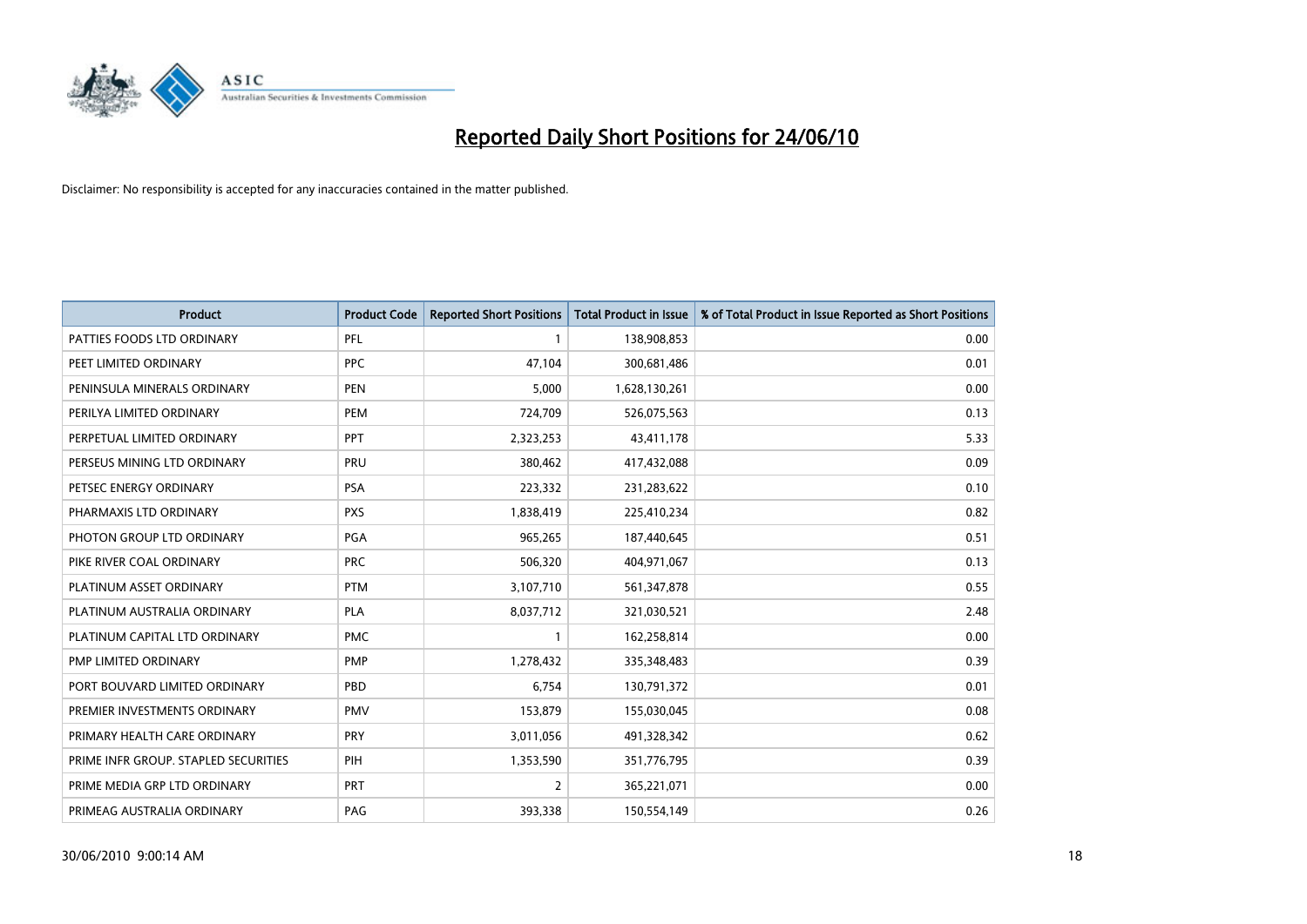

| <b>Product</b>                      | <b>Product Code</b> | <b>Reported Short Positions</b> | Total Product in Issue | % of Total Product in Issue Reported as Short Positions |
|-------------------------------------|---------------------|---------------------------------|------------------------|---------------------------------------------------------|
| PROGEN PHARMACEUTIC ORDINARY        | PGL                 | 151,596                         | 24,709,097             | 0.61                                                    |
| PROGRAMMED ORDINARY                 | <b>PRG</b>          | 341,998                         | 118,169,906            | 0.29                                                    |
| <b>PSIVIDA CORP CDI 1:1</b>         | <b>PVA</b>          | 6,878                           | 7,953,611              | 0.09                                                    |
| <b>QANTAS AIRWAYS ORDINARY</b>      | QAN                 | 3,821,170                       | 2,265,123,620          | 0.17                                                    |
| <b>QBE INSURANCE GROUP ORDINARY</b> | <b>OBE</b>          | 13,675,041                      | 1,035,064,820          | 1.31                                                    |
| RAMELIUS RESOURCES ORDINARY         | <b>RMS</b>          | 12,533                          | 291,191,453            | 0.00                                                    |
| RAMSAY HEALTH CARE ORDINARY         | <b>RHC</b>          | 2,857,416                       | 202,081,252            | 1.41                                                    |
| <b>RCR TOMLINSON ORDINARY</b>       | <b>RCR</b>          | 68,067                          | 131,860,172            | 0.05                                                    |
| <b>REA GROUP ORDINARY</b>           | <b>REA</b>          | 26,365                          | 128,439,366            | 0.02                                                    |
| <b>RED 5 LIMITED ORDINARY</b>       | <b>RED</b>          | 500,000                         | 977,288,043            | 0.05                                                    |
| RED FORK ENERGY ORDINARY            | <b>RFE</b>          | 7,696                           | 139,535,000            | 0.01                                                    |
| REDFLEX HOLDINGS ORDINARY           | <b>RDF</b>          | 26,736                          | 110,010,757            | 0.02                                                    |
| REECE AUSTRALIA LTD. ORDINARY       | <b>REH</b>          | 23,676                          | 99,600,000             | 0.02                                                    |
| REED RESOURCES LTD ORDINARY         | <b>RDR</b>          | 268,205                         | 176,271,768            | 0.15                                                    |
| <b>REGIS RESOURCES ORDINARY</b>     | <b>RRL</b>          | 178,603                         | 389,127,125            | 0.04                                                    |
| RESMED INC CDI 10:1                 | <b>RMD</b>          | 1,316,702                       | 772,670,160            | 0.17                                                    |
| RESOLUTE MINING ORDINARY            | <b>RSG</b>          | 560,123                         | 387,528,521            | 0.15                                                    |
| RESOURCE GENERATION ORDINARY        | <b>RES</b>          | 157,911                         | 159,412,477            | 0.10                                                    |
| REVERSE CORP LIMITED ORDINARY       | <b>REF</b>          | 25,141                          | 92,382,175             | 0.03                                                    |
| RHG LIMITED ORDINARY                | <b>RHG</b>          | 13,020                          | 317,910,688            | 0.00                                                    |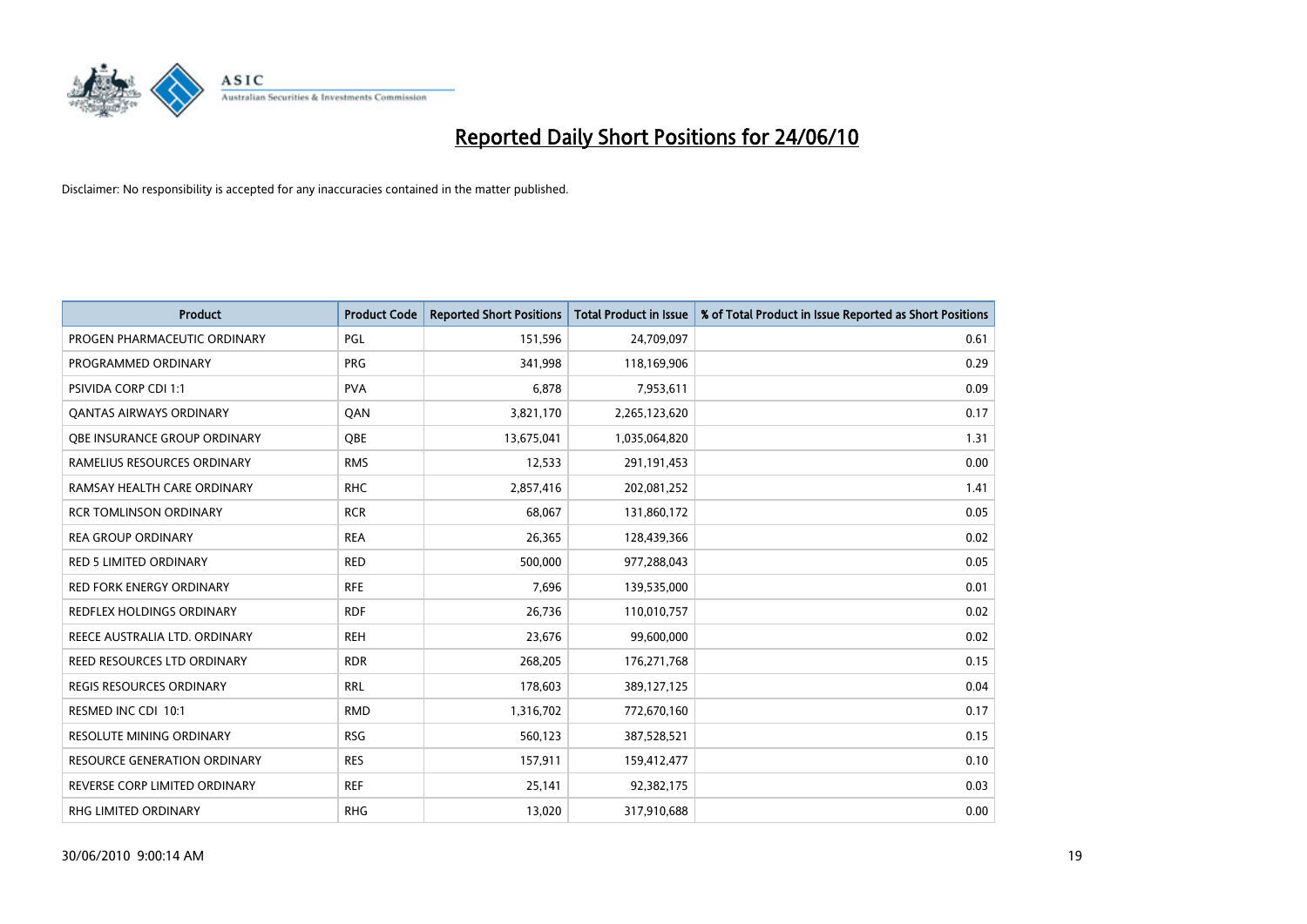

| <b>Product</b>                     | <b>Product Code</b> | <b>Reported Short Positions</b> | <b>Total Product in Issue</b> | % of Total Product in Issue Reported as Short Positions |
|------------------------------------|---------------------|---------------------------------|-------------------------------|---------------------------------------------------------|
| <b>RIDLEY CORPORATION ORDINARY</b> | <b>RIC</b>          | 53,937                          | 307,817,071                   | 0.02                                                    |
| RIO TINTO LIMITED ORDINARY         | <b>RIO</b>          | 13,715,521                      | 606,831,240                   | 2.29                                                    |
| <b>RIVERCITY MOTORWAY STAPLED</b>  | <b>RCY</b>          | 3,532,062                       | 957,010,115                   | 0.36                                                    |
| RIVERSDALE MINING ORDINARY         | <b>RIV</b>          | 1,355,563                       | 200,118,524                   | 0.67                                                    |
| ROC OIL COMPANY ORDINARY           | <b>ROC</b>          | 1,989,551                       | 713,154,560                   | 0.28                                                    |
| SAI GLOBAL LIMITED ORDINARY        | SAI                 | 127,172                         | 159,546,351                   | 0.07                                                    |
| SALMAT LIMITED ORDINARY            | <b>SLM</b>          | 198,352                         | 159,131,983                   | 0.12                                                    |
| SANDFIRE RESOURCES ORDINARY        | <b>SFR</b>          | 142,216                         | 129,129,779                   | 0.10                                                    |
| SANTOS LTD ORDINARY                | <b>STO</b>          | 3,503,167                       | 832,552,523                   | 0.40                                                    |
| SEDGMAN LIMITED ORDINARY           | <b>SDM</b>          | 157,765                         | 205,986,681                   | 0.07                                                    |
| SEEK LIMITED ORDINARY              | <b>SEK</b>          | 4,105,205                       | 336,584,488                   | 1.21                                                    |
| SELECT HARVESTS ORDINARY           | <b>SHV</b>          | 16,168                          | 39,761,768                    | 0.04                                                    |
| SENETAS CORPORATION ORDINARY       | <b>SEN</b>          | 756,999                         | 461,522,263                   | 0.16                                                    |
| SERVCORP LIMITED ORDINARY          | SRV                 | 506,416                         | 98,440,807                    | 0.51                                                    |
| SERVICE STREAM ORDINARY            | <b>SSM</b>          | 344,663                         | 283,418,867                   | 0.12                                                    |
| SEVEN GROUP HOLDINGS ORDINARY      | <b>SVW</b>          | 347,148                         | 305,410,281                   | 0.12                                                    |
| SEVEN NETWORK ORDINARY             | <b>SEV</b>          | 22,568                          | 190,410,281                   | 0.01                                                    |
| SIGMA PHARMACEUTICAL ORDINARY      | <b>SIP</b>          | 14,938,487                      | 1,178,626,572                 | 1.27                                                    |
| SILEX SYSTEMS ORDINARY             | <b>SLX</b>          | 191,224                         | 149,073,532                   | 0.12                                                    |
| SILVER LAKE RESOURCE ORDINARY      | <b>SLR</b>          | 103,033                         | 178,757,838                   | 0.06                                                    |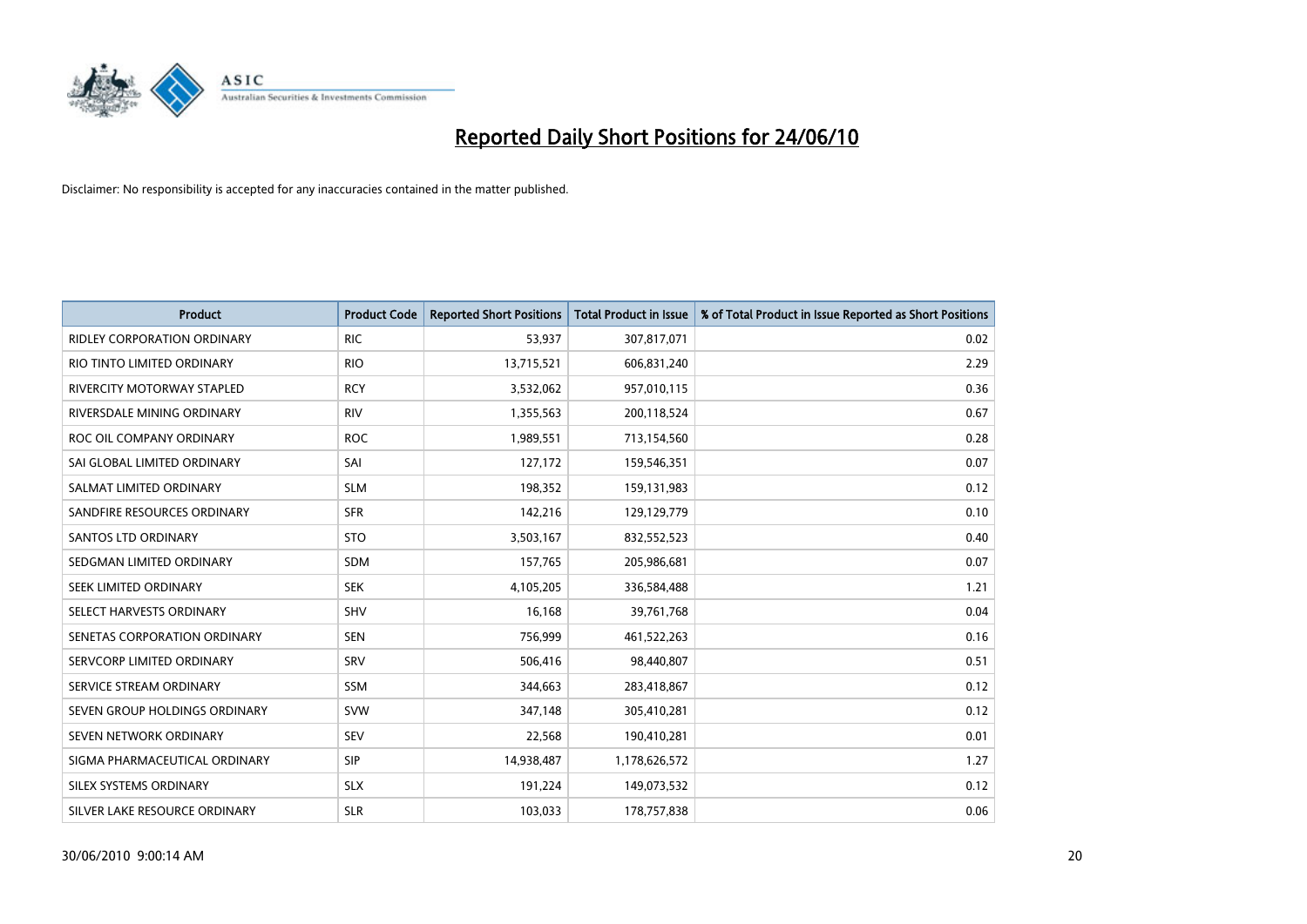

| <b>Product</b>                           | <b>Product Code</b> | <b>Reported Short Positions</b> | <b>Total Product in Issue</b> | % of Total Product in Issue Reported as Short Positions |
|------------------------------------------|---------------------|---------------------------------|-------------------------------|---------------------------------------------------------|
| SIMS METAL MGMT LTD ORDINARY             | SGM                 | 2,202,399                       | 203,881,274                   | 1.08                                                    |
| SINGAPORE TELECOMM. CHESS DEPOSITARY INT | SGT                 | 4,639,302                       | 477,561,291                   | 0.94                                                    |
| SKILLED GROUP LTD ORDINARY               | <b>SKE</b>          | 391,396                         | 190,738,408                   | 0.20                                                    |
| SKY CITY ENTERTAIN. ORDINARY             | <b>SKC</b>          | 5,279,054                       | 575,114,687                   | 0.92                                                    |
| <b>SKY NETWORK ORDINARY</b>              | <b>SKT</b>          | 1,642,700                       | 389,139,785                   | 0.42                                                    |
| SMS MANAGEMENT, ORDINARY                 | <b>SMX</b>          | 8,348                           | 66,781,500                    | 0.02                                                    |
| SONIC HEALTHCARE ORDINARY                | <b>SHL</b>          | 2,559,918                       | 388,429,875                   | 0.67                                                    |
| SOUL PATTINSON (W.H) ORDINARY            | SOL                 | 38,038                          | 238,640,580                   | 0.02                                                    |
| SP AUSNET STAPLED SECURITIES             | SPN                 | 826,937                         | 2,705,140,151                 | 0.03                                                    |
| SPARK INFRASTRUCTURE STAPLED SECURITIES  | SKI                 | 1,750,532                       | 1,031,911,394                 | 0.16                                                    |
| SPDR 200 FUND ETF UNITS                  | <b>STW</b>          | 7,008                           | 56,379,172                    | 0.01                                                    |
| SPECIALTY FASHION ORDINARY               | <b>SFH</b>          | 1,510,161                       | 190,964,693                   | 0.79                                                    |
| SPOTLESS GROUP LTD ORDINARY              | SPT                 | 1,097,319                       | 259,309,656                   | 0.42                                                    |
| ST BARBARA LIMITED ORDINARY              | <b>SBM</b>          | 44,263,103                      | 1,952,668,407                 | 2.28                                                    |
| STAGING CONNECTIONS ORDINARY             | <b>STG</b>          | 2,917,189                       | 783,175,134                   | 0.37                                                    |
| STH AMERICAN COR LTD ORDINARY            | SAY                 | 9,200                           | 192,891,831                   | 0.00                                                    |
| STHN CROSS MEDIA ORDINARY                | <b>SXL</b>          | 332,375                         | 378,827,750                   | 0.08                                                    |
| STOCKLAND UNITS/ORD STAPLED              | SGP                 | 12,783,174                      | 2,383,036,717                 | 0.52                                                    |
| <b>STRAITS RESOURCES ORDINARY</b>        | SRL                 | 3,592,040                       | 255,203,613                   | 1.41                                                    |
| STW COMMUNICATIONS ORDINARY              | SGN                 | 264,128                         | 364,310,964                   | 0.07                                                    |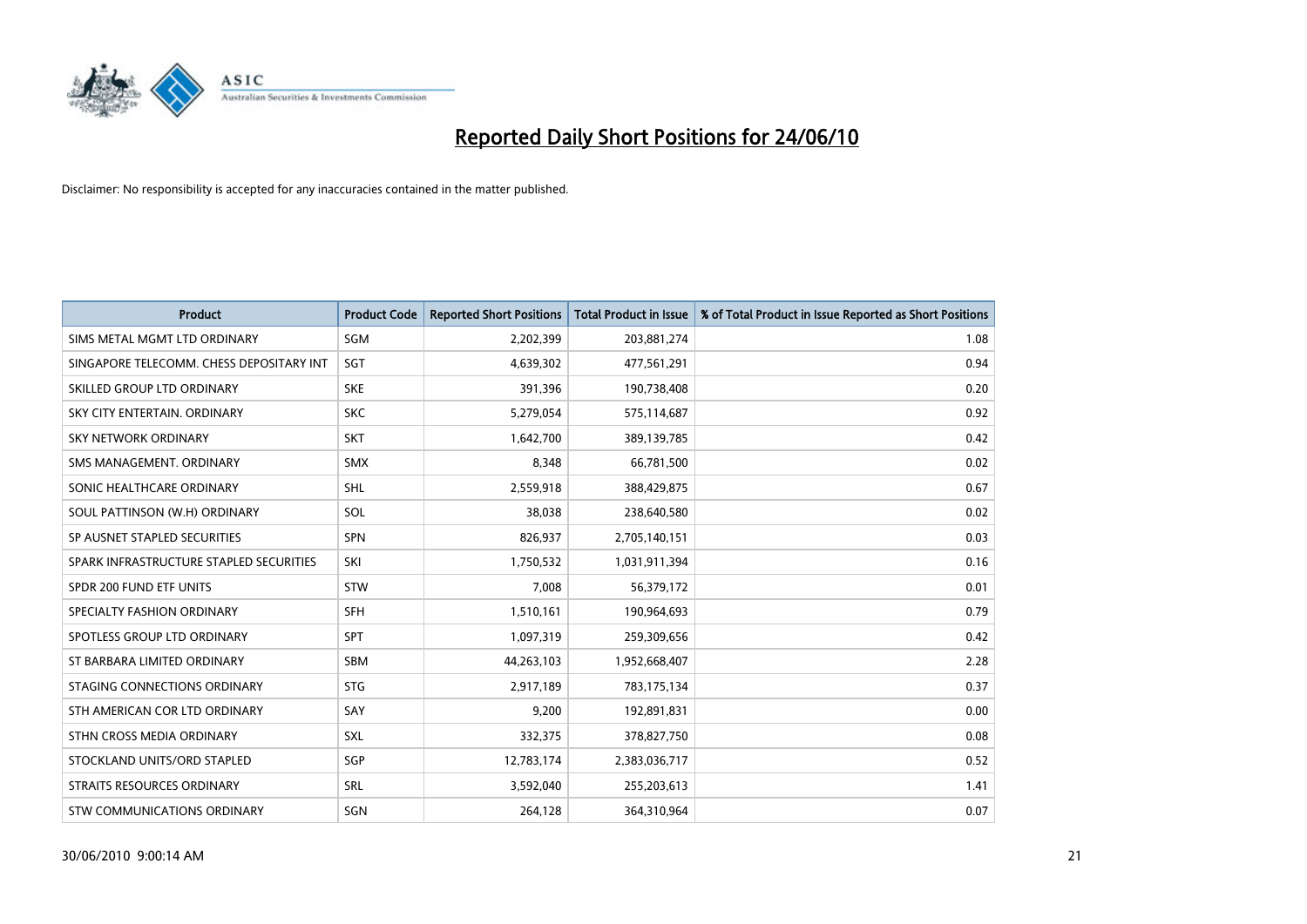

| <b>Product</b>                       | <b>Product Code</b> | <b>Reported Short Positions</b> | <b>Total Product in Issue</b> | % of Total Product in Issue Reported as Short Positions |
|--------------------------------------|---------------------|---------------------------------|-------------------------------|---------------------------------------------------------|
| SUNCORP-METWAY, ORDINARY             | <b>SUN</b>          | 6,617,709                       | 1,281,390,524                 | 0.51                                                    |
| SUNDANCE RESOURCES ORDINARY          | <b>SDL</b>          | 18,013,280                      | 2,709,995,932                 | 0.65                                                    |
| SUNLAND GROUP LTD ORDINARY           | <b>SDG</b>          | 21,486                          | 251,107,692                   | 0.00                                                    |
| SUPER CHEAP AUTO GRP ORDINARY        | SUL                 | 375,506                         | 127,532,302                   | 0.29                                                    |
| SWICK MINING ORDINARY                | <b>SWK</b>          | 1,548                           | 236,724,970                   | 0.00                                                    |
| SYMEX HOLDINGS ORDINARY              | SYM                 | 6,633                           | 125,037,628                   | 0.01                                                    |
| <b>TABCORP HOLDINGS LTD ORDINARY</b> | <b>TAH</b>          | 3,014,628                       | 612,625,759                   | 0.51                                                    |
| <b>TALENT2 INTERNATION ORDINARY</b>  | <b>TWO</b>          | $\overline{7}$                  | 140,418,503                   | 0.00                                                    |
| TAP OIL LIMITED ORDINARY             | <b>TAP</b>          | 256,485                         | 156,485,921                   | 0.17                                                    |
| TASSAL GROUP LIMITED ORDINARY        | <b>TGR</b>          | 3,341,171                       | 144,197,882                   | 2.31                                                    |
| <b>TATTS GROUP LTD ORDINARY</b>      | <b>TTS</b>          | 6,967,825                       | 1,281,937,479                 | 0.55                                                    |
| <b>TECHNOLOGY ONE ORDINARY</b>       | <b>TNE</b>          | 579                             | 300,303,455                   | 0.00                                                    |
| TELECOM CORPORATION ORDINARY         | <b>TEL</b>          | 41,344,504                      | 1,920,694,831                 | 2.13                                                    |
| TELSTRA CORPORATION, ORDINARY        | <b>TLS</b>          | 58,195,181                      | 12,443,074,357                | 0.45                                                    |
| TEN NETWORK HOLDINGS ORDINARY        | <b>TEN</b>          | 8,266,329                       | 1,045,236,720                 | 0.78                                                    |
| TFS CORPORATION LTD ORDINARY         | <b>TFC</b>          | 99,826                          | 227,360,909                   | 0.04                                                    |
| THE REJECT SHOP ORDINARY             | <b>TRS</b>          | 18,515                          | 25,973,070                    | 0.07                                                    |
| THOR MINING PLC CHESS DEPOSITARY     | <b>THR</b>          | 2,307                           | 133,236,757                   | 0.00                                                    |
| THORN GROUP LIMITED ORDINARY         | <b>TGA</b>          | 2,360                           | 129,441,655                   | 0.00                                                    |
| <b>TIGER RESOURCES ORDINARY</b>      | <b>TGS</b>          | 539,761                         | 465,255,115                   | 0.12                                                    |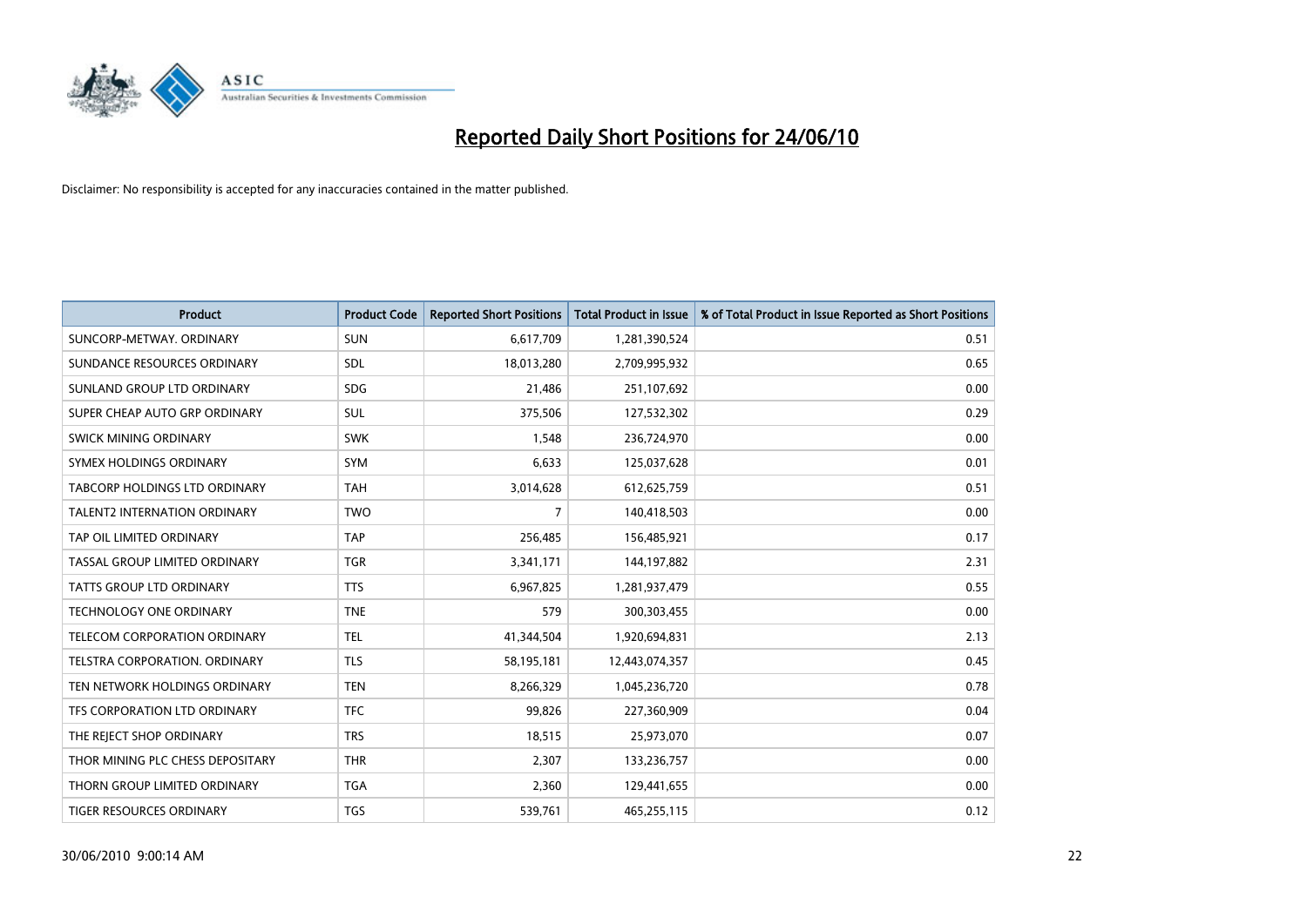

| <b>Product</b>                            | <b>Product Code</b> | <b>Reported Short Positions</b> | <b>Total Product in Issue</b> | % of Total Product in Issue Reported as Short Positions |
|-------------------------------------------|---------------------|---------------------------------|-------------------------------|---------------------------------------------------------|
| TIMBERCORP LIMITED ORDINARY               | <b>TIM</b>          | 3,352,310                       | 352,071,429                   | 0.96                                                    |
| TISHMAN SPEYER UNITS                      | <b>TSO</b>          | 51,067                          | 338,440,904                   | 0.01                                                    |
| TNG LIMITED ORDINARY                      | <b>TNG</b>          | 4,321                           | 258,055,076                   | 0.00                                                    |
| TOLL HOLDINGS LTD ORDINARY                | TOL                 | 7,296,852                       | 702,867,609                   | 1.03                                                    |
| TORO ENERGY LIMITED ORDINARY              | <b>TOE</b>          | 35,404                          | 964,936,676                   | 0.00                                                    |
| <b>TOWER AUSTRALIA ORDINARY</b>           | <b>TAL</b>          | 5,988,978                       | 363,937,557                   | 1.63                                                    |
| <b>TOWER LIMITED ORDINARY</b>             | <b>TWR</b>          | 689,519                         | 258,719,484                   | 0.27                                                    |
| TOX FREE SOLUTIONS ORDINARY               | <b>TOX</b>          | 25,449                          | 91,544,000                    | 0.02                                                    |
| TPG TELECOM LIMITED ORDINARY              | <b>TPM</b>          | 324,497                         | 766,624,104                   | 0.04                                                    |
| TRANSFIELD SERV INFR STAPLED SECURITIES   | <b>TSI</b>          | 402,739                         | 432,184,488                   | 0.09                                                    |
| <b>TRANSFIELD SERVICES ORDINARY</b>       | <b>TSE</b>          | 412,792                         | 414,278,904                   | 0.10                                                    |
| TRANSPACIFIC INDUST. ORDINARY             | <b>TPI</b>          | 14,718,954                      | 960,638,735                   | 1.51                                                    |
| TRANSURBAN GROUP TRIPLE STAPLED SEC.      | <b>TCL</b>          | 6,427,617                       | 1,414,667,986                 | 0.46                                                    |
| TRINITY GROUP STAPLED SECURITIES          | <b>TCO</b>          | 3,419                           | 231,701,539                   | 0.00                                                    |
| TROY RESOURCES NL ORDINARY                | <b>TRY</b>          | 394,744                         | 87,464,323                    | 0.45                                                    |
| UGL LIMITED ORDINARY                      | UGL                 | 3,867,216                       | 165,928,705                   | 2.31                                                    |
| UNILIFE CORPORATION CDI 6:1               | <b>UNS</b>          | 32,674                          | 239,987,256                   | 0.01                                                    |
| UXC LIMITED ORDINARY                      | <b>UXC</b>          | 1,256,155                       | 294,568,953                   | 0.43                                                    |
| VALAD PROPERTY GROUP STAPLED US PROHIBIT. | <b>VPG</b>          | 4,330,465                       | 2,287,682,926                 | 0.19                                                    |
| VDM GROUP LIMITED ORDINARY                | <b>VMG</b>          | 11,116                          | 195,613,088                   | 0.01                                                    |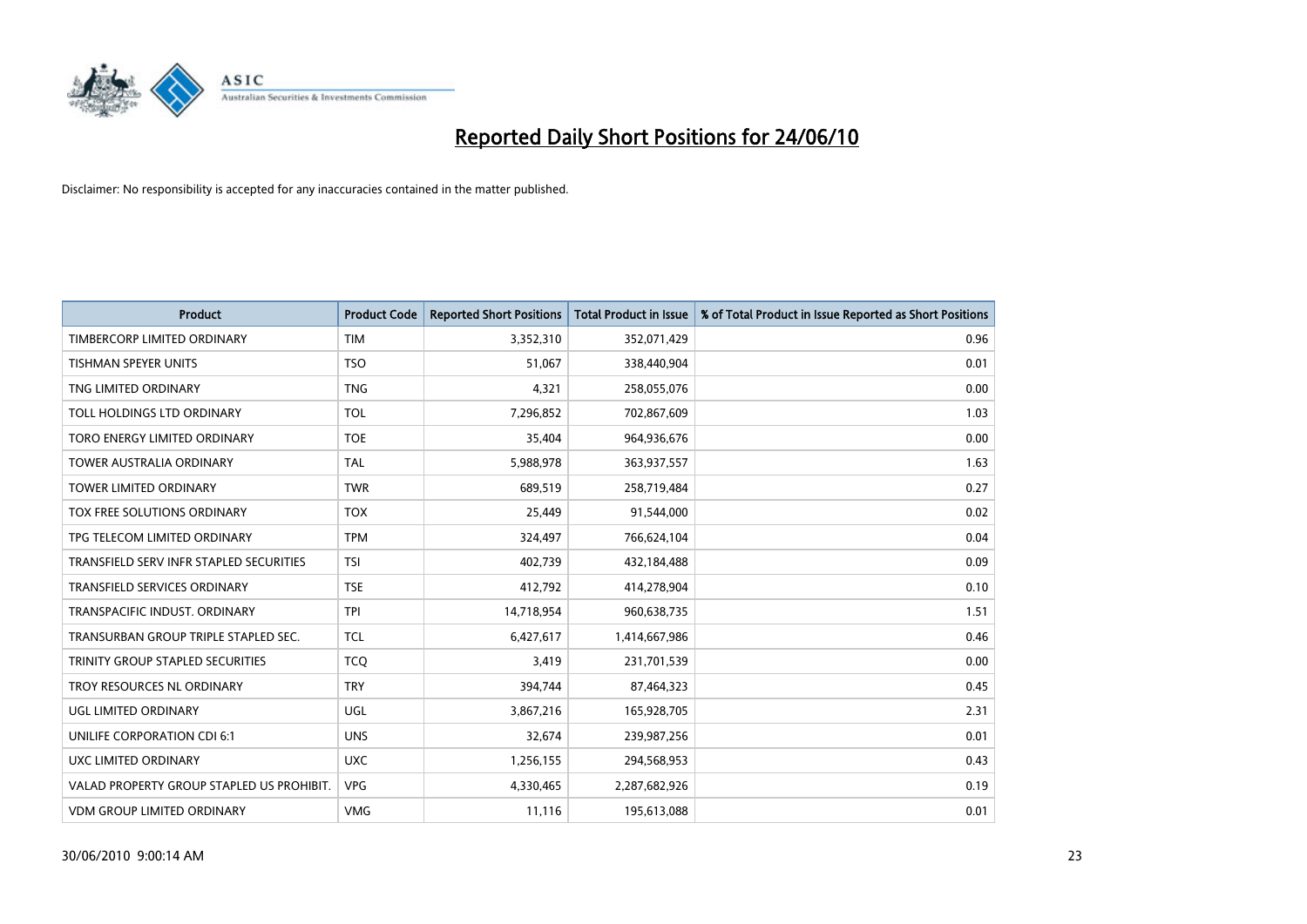

| <b>Product</b>                                 | <b>Product Code</b> | <b>Reported Short Positions</b> | <b>Total Product in Issue</b> | % of Total Product in Issue Reported as Short Positions |
|------------------------------------------------|---------------------|---------------------------------|-------------------------------|---------------------------------------------------------|
| <b>VENTURE MINERALS ORDINARY</b>               | <b>VMS</b>          | 6,500                           | 168,046,667                   | 0.00                                                    |
| VILLAGE ROADSHOW LTD ORDINARY                  | <b>VRL</b>          | 682                             | 114,217,649                   | 0.00                                                    |
| VILLAGE ROADSHOW LTD 'A' CLASS PREFERENCE      | <b>VRLPA</b>        | 8,866                           | 52,235,451                    | 0.02                                                    |
| VIRGIN BLUE HOLDINGS ORDINARY                  | <b>VBA</b>          | 22,661,254                      | 2,209,126,568                 | 1.01                                                    |
| <b>VIRIDIS CLEAN ENERGY ORDINARY UNITS DEF</b> | <b>VIRDA</b>        | 4,021                           | 199,020,586                   | 0.00                                                    |
| <b>VISION GROUP HLDGS ORDINARY</b>             | <b>VGH</b>          | 78,000                          | 72,671,765                    | 0.11                                                    |
| <b>VITA GROUP LTD ORDINARY</b>                 | <b>VTG</b>          | 75.190                          | 141,247,800                   | 0.05                                                    |
| VITERRA INC CDI 1:1                            | <b>VTA</b>          | 2,098                           | 68,629,939                    | 0.00                                                    |
| <b>WAREHOUSE GROUP ORDINARY</b>                | <b>WHS</b>          | 384,780                         | 311,195,868                   | 0.12                                                    |
| <b>WATPAC LIMITED ORDINARY</b>                 | <b>WTP</b>          | 277,643                         | 181,326,206                   | 0.15                                                    |
| <b>WDS LIMITED ORDINARY</b>                    | <b>WDS</b>          | 62,999                          | 143,107,458                   | 0.04                                                    |
| <b>WEBIET LIMITED ORDINARY</b>                 | <b>WEB</b>          | 73,033                          | 76,861,278                    | 0.10                                                    |
| <b>WESFARMERS LIMITED ORDINARY</b>             | <b>WES</b>          | 16,469,321                      | 1,005,159,970                 | 1.64                                                    |
| WESFARMERS LIMITED PARTIALLY PROTECTED         | <b>WESN</b>         | 13,681,598                      | 151,912,192                   | 9.01                                                    |
| WEST AUSTRALIAN NEWS ORDINARY                  | <b>WAN</b>          | 6,257,982                       | 216,011,546                   | 2.90                                                    |
| WESTERN AREAS NL ORDINARY                      | <b>WSA</b>          | 5,716,226                       | 179,735,899                   | 3.18                                                    |
| WESTERN DESERT RES. ORDINARY                   | <b>WDR</b>          | 948                             | 132,559,990                   | 0.00                                                    |
| WESTFIELD GROUP ORD/UNIT STAPLED SEC           | <b>WDC</b>          | 13,835,457                      | 2,307,773,663                 | 0.57                                                    |
| <b>WESTPAC BANKING CORP ORDINARY</b>           | <b>WBC</b>          | 16,823,546                      | 2,977,239,881                 | 0.53                                                    |
| WHITE ENERGY COMPANY ORDINARY                  | <b>WEC</b>          | 2,562,552                       | 236,766,184                   | 1.07                                                    |